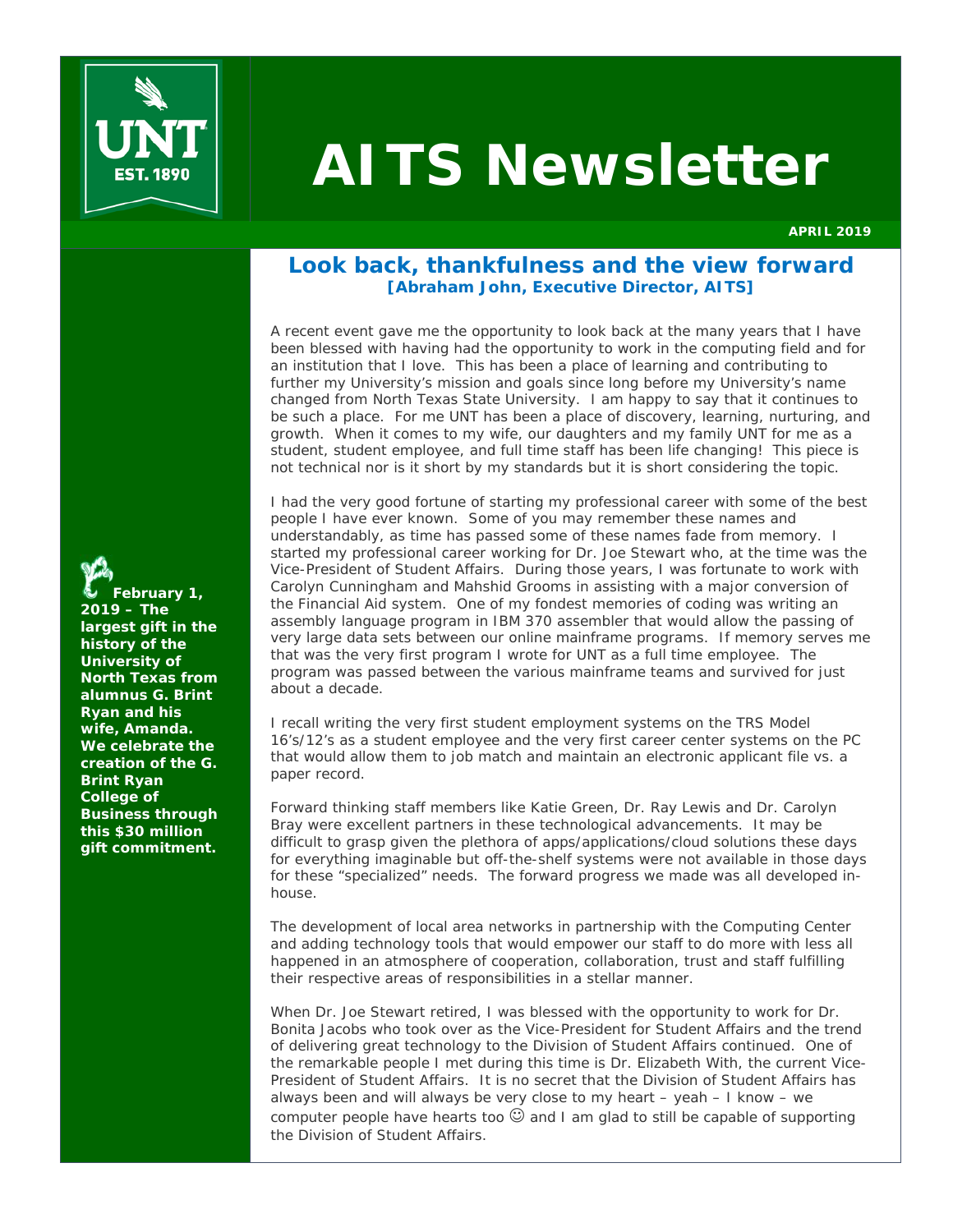Events like Y2K when the world panicked over 2 bytes in data and code the might render systems useless, UNT came through with flying colors. Not by accident but by the hard work and dedication of the staff who were determined nothing would fail on our watch. I remember coming to work on Friday December 31, 1999 around 9pm and most of us stuck around until about 2am January 1, 2000 just to make certain our systems were functioning as expected. The giddiness and feeling of exultation of that time is not something that can easily be put into words. It was a privilege to see my University through that event as well.

As the years have passed, memory fades and I have forgotten the numerous systems that were written for various purposes to accomplish our University's mission.

Incredible colleagues like Jenny Brooks, Deborah Arnold, Ed Turney, Zelma Deleon, CR Chevli, Joneel Harris, Jason Myre, Jason Gutierrez, Philip Baczewski, Laura Klein, Britton Sherry, Lynn McCreary, Keitha Robertson, Tom Homeke, Tom Overton, Judy McConnell, Jana Crews, Claire Medina, Don Butler, Saeid Parivash, Pam Flint, Randy Frenek Russ Stukel, and Don Swatlowski, to name a few were and continue to be character examples I try to emulate. There are so many more colleagues and friends but space limits my putting down all the names. Some of these colleagues have since passed on and it is with fondness that I remember our time together. Others are at UNT and continue to do the good work of our University's mission in their respective roles. I consider the stellar newer colleagues like Blake Meyer, Joey Cranmore, Rama Dhuwaraha, Nassos Galiopoulos, Mac Edwards, Yoke Teo, Margarita Venegas, Brandi Renton, April Barnes, Brenda Cates, Stephanie McDonald, Dr. Maureen McGuinness, Melissa McGuire, Arlene, Rivero, Georgianna Stone, Paul Goebel, Dan Naegeli, Dr. Teresa McKinney, Charla Friday, Gylynn Hanson, Dr. Kappelman, Daniel Duncan, Sara Huffstetler, Karley Lemmons, Phyllis Vaughn, Mike Flores, Danny Armitage, Karen Snyder, Mari Jo French, Daren Dugan, Larry Worthy, and Luis Rivas to name a few relatively new partners in technology and the furthering of our University's goals. Once again, space constrains a full listing on my part. Each one would be a credit to any organization but I am glad they have made the work of my University theirs as well.

I think of my AITS team today, look at the future while considering the past and I count myself singularly blessed in the people I have had the privilege to call my colleagues but more important, these are my friends and family! My top line managers and staff are the very best of professionals anywhere. Our team philosophy of learning, mentoring, nurturing, longevity, service, and striving to always to our very best is not a slogan or a mantra. It is the AITS DNA and it shows in how we work and conduct ourselves in the service our University. I may be biased in this particular opinion but I think not  $\mathbb{C}$ . My AITS team is the very best *my University has known.* The qualities AITS is imbued with, I attribute quite a bit of that to my teachers and the staff who were my mentors.

When I consider the past and look at the present, I am humbled and am speechless with wonder.

The future is always the great unknown but from an Ecclesiastical view perhaps not so  $\mathbb{O}$ . Regardless, with my team beside me, doing work that makes a difference in the lives of our students, faculty and staff we will meet the future with confidence. I am eagerly looking forward to what the next few years have in store for us as we continue to do what we always have done and that is to delivery great technology that serves the business needs and empowers the students, faculty, and staff at my University!

**A DHCP packet walks into a bar and asks for a beer. Bartender says, "here, but I will need that back in an hour!"**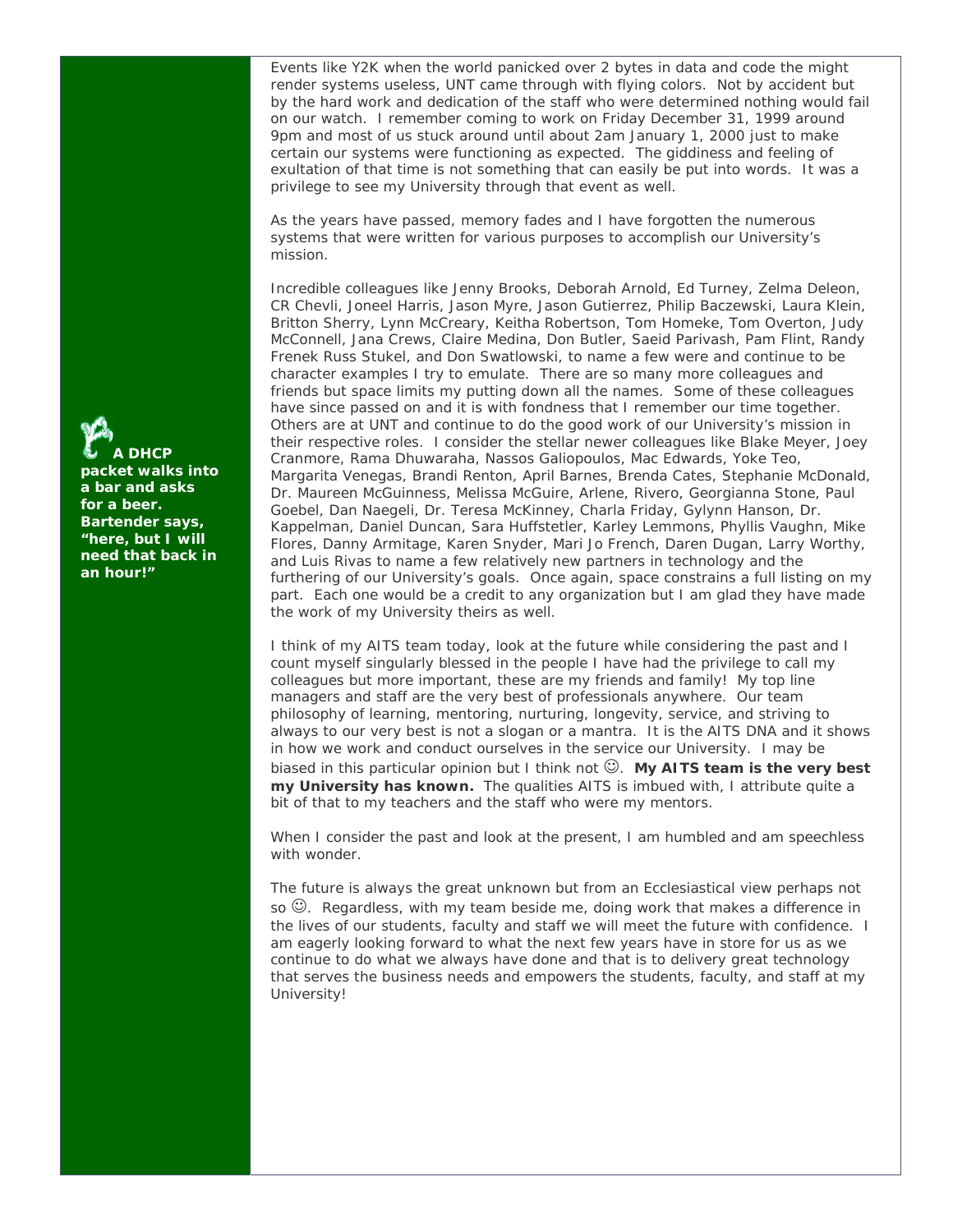# **Define It, Label It, Protect It [Mickie Tate]**

As part of the approved FY19 annual audit plan, Internal Audit will be performing a data classification and protection of information audit for areas supported by Administrative Information Technology Services (AITS). The planning and information gathering phase of the audit started the week of March  $11<sup>th</sup>$ , 2019. The audit will focus on determining if data classification is being performed by data owners and if the data is being protected in accordance with the level of security required for the classification assigned.

Information security is a very prominent and current topic in higher education. Information Security Strategy is the number one Educause Top 10 IT issue for 2019. Educause is a higher education technology association and the largest community of IT leaders and professionals committed to advancing higher education. Educause has a community of over 100,000 individuals at member organizations in 45 countries with member institutions serving over 16 million students. Here is an excerpt from Educause: "Securing our institutional data and systems is an extremely high priority. Threats are escalating. We need to accelerate our efforts to integrate security into all aspects of our IT strategy and operations. An effective information security strategy will employ a risk-focused, multilayered strategy to secure the institution. This takes a village—everyone needs to be involved."

"Risk is the key word. These are not minor risks. Information security is often ranked in the upper-right quadrant on institutional risk maps. A major breach can significantly damage the institution's reputation and financial health.

Here at UNT, classification is divided into three categories:

- Category I Information. Information that requires protection from unauthorized disclosure or public release based on state or federal law (e.g. the Texas Public Information Act, and other constitutional, statutory, and judicial requirements), legal agreement, or information that requires a high degree of confidentiality, integrity, or availability.
- Category II Information. Information that is proprietary to an institution or has moderate requirements for confidentiality, integrity, or availability.
- Category III Information. Information with low requirements for confidentiality, integrity, or availability and information intended for public release as described in the Texas Public Information Act.

 Additional information concerning data classification, data owners, and those responsible for the custodianship for data can be found in the UNT System Information Security Handbook and UNT System Information Security Standards and Practices Guide.

Another excerpt from Educause: "It is not the job of only the IT organization or the chief information security officer (CISO). If each of us does our part, we will be able to make much more progress securing our institutions."

Please feel free to contact Mickie Tate, Sr. Director, IT Audit with any questions or concerns.

**Enjoy this brain teaser** 

**Thirteen rotters stole my answer and some sleuthing leads me to believe these rotters are enamored with the ASCII table and the rotters are counting forward! What I have is "64 108 32 72 65 71 45 32 76 98 104 32 106 92 95 95 32 84 95 106 84 108 102 32 91 84 105 88 32 96 108 32 87 88 87 92 86 84 103 92 98 97 32 84 97 87 32 95 98 108 84 95 103 108", without the quotes. Can you help fight these rotters and get my answer back? An ASCII table is on the last page. Any '32' you see is a space-I have decoded that for you. HINT: This is a 'Caesar cipher' and a variation of the ROT13 cipher but they are counting forward!**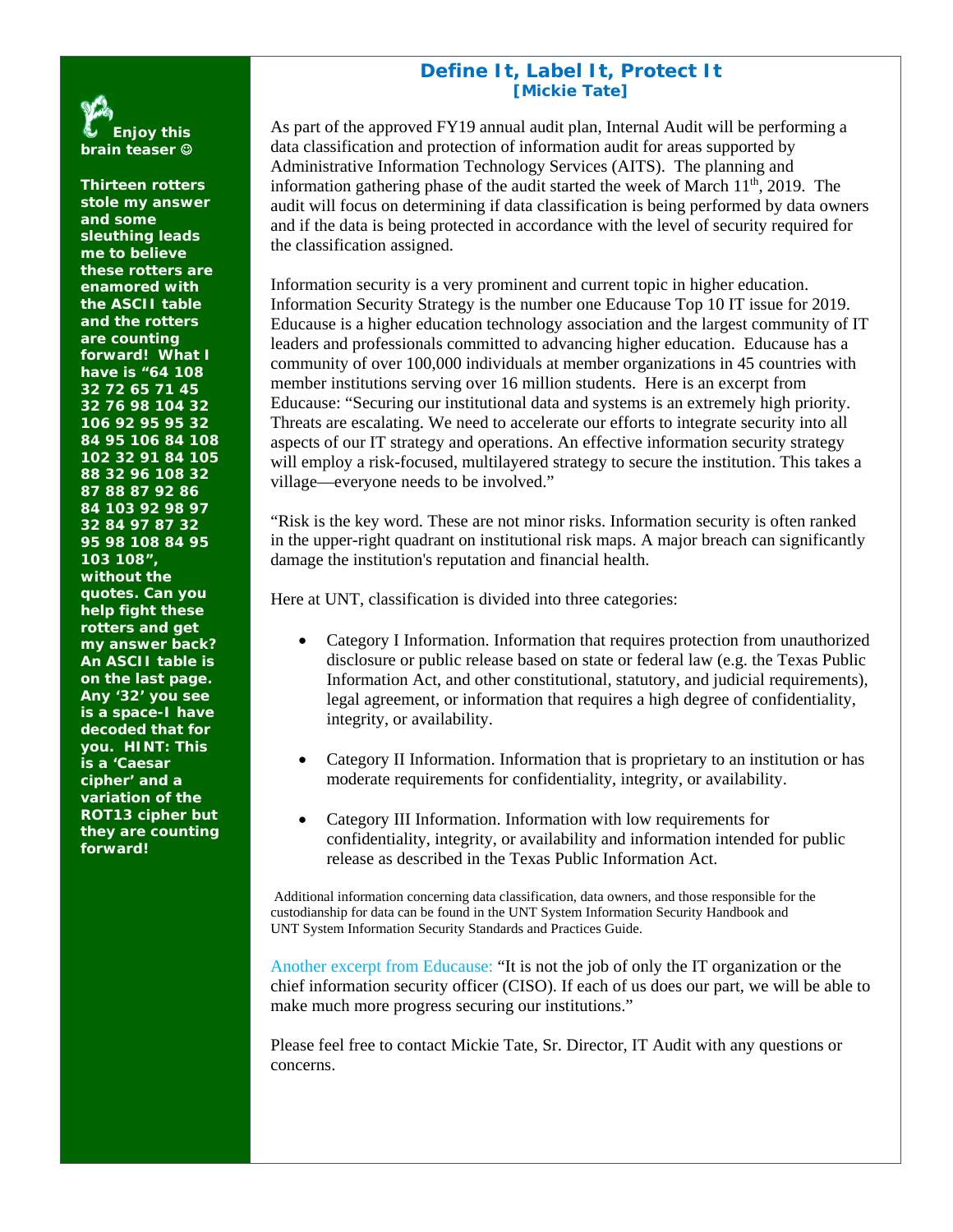# **Perceptive Content Upgrade: A System Effort [Dorothy Flores]**

This year, the Imaging Services team is heading up a system-wide upgrade of Perceptive Content, formerly known as ImageNow. The upgrade will be moving Perceptive Content 7.1.4 to 7.2.3. This upgrade will give implemented departments ongoing support and will fix known issues that have been corrected in this newest version. The upgrade will allow us to migrate off of WebNow and onto Perceptive Content Experience in the near future. This move will alleviate many Java issues that have arisen recently. Experience will provide the ability to manage and view their department's content from a desktop, browser-based, or mobile device. This upgrade will also begin the transition of moving away from Internet Explorer as the browser method for linking documents.

The upgrade consists of several functional and technical teams, including Imaging Services, EAST, Tools, EISSEC, EDBA, Production Control and PeopleSoft Developers, as well as data owners from all campuses, functional department leads, and the Network Management group for client support. Lower environment planning and testing began February  $1<sup>st</sup>$  of this year and the project has an anticipated golive date of July 2019. Below is a more detailed description of the timeline, as well as the individuals involved in each process.

> --- Provided by Tracy Hansen Imaging Services Team Lead



For those who don't use the Perceptive Content document imaging and process management system (formerly ImageNow) and would like to know more about it, please use the following links to find out how this technology may benefit your department. There is also information about ITSS' Imaging Services team and the process by which your department can utilize this service, including the service support model, cost, and utilization requirements:

- IT Shared Services Site: Imaging Services Info
- Short video (also contains link to full info session): UNTS Imaging Services Introduction

**An IPv6 packet walks into a bar. No one talks to him.**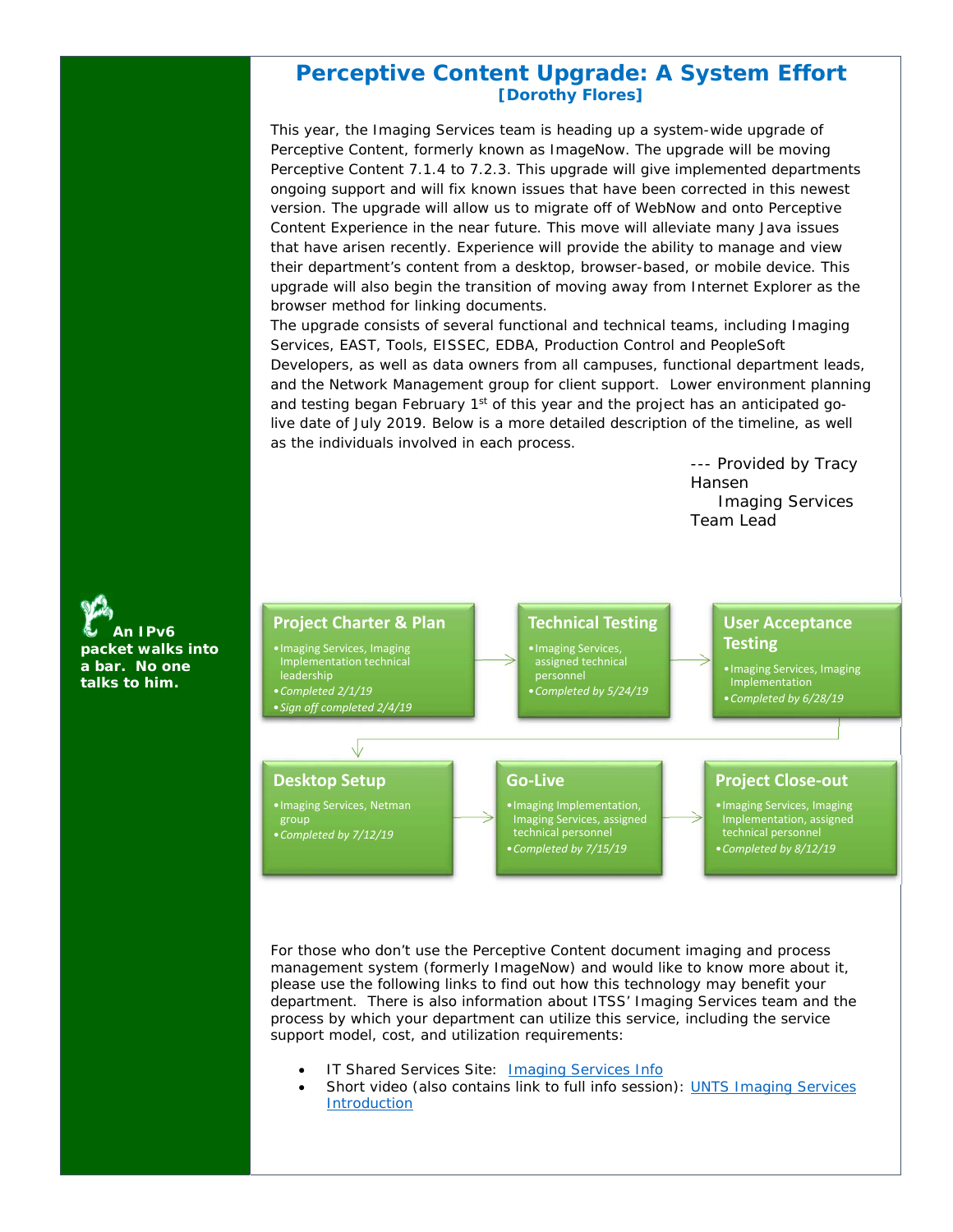**DNS is the**  *<u>of all</u>* **problems.**

# Enterprise Apps EIS Fun Facts

**Over 6000 test scripts were executed by functional staff across all three campuses during the testing phase of the Campus Solutions 9.2 upgrade.**

**We Number of <u>unique</u> logins (users) to each of the 4 campus portals over the past year:**

- **UNT Dallas College of Law 847**
- **UNT Health Science Center 10,205**
- **University of North Texas 103,289**
- **University of North Texas at Dallas 7,417**

**In EIS, there are 79,187 tables in the Finance database; 47,493 tables in the HR/Payroll; and 41,328 tables in the database for Campus Solutions. That's a lot of tables!!!**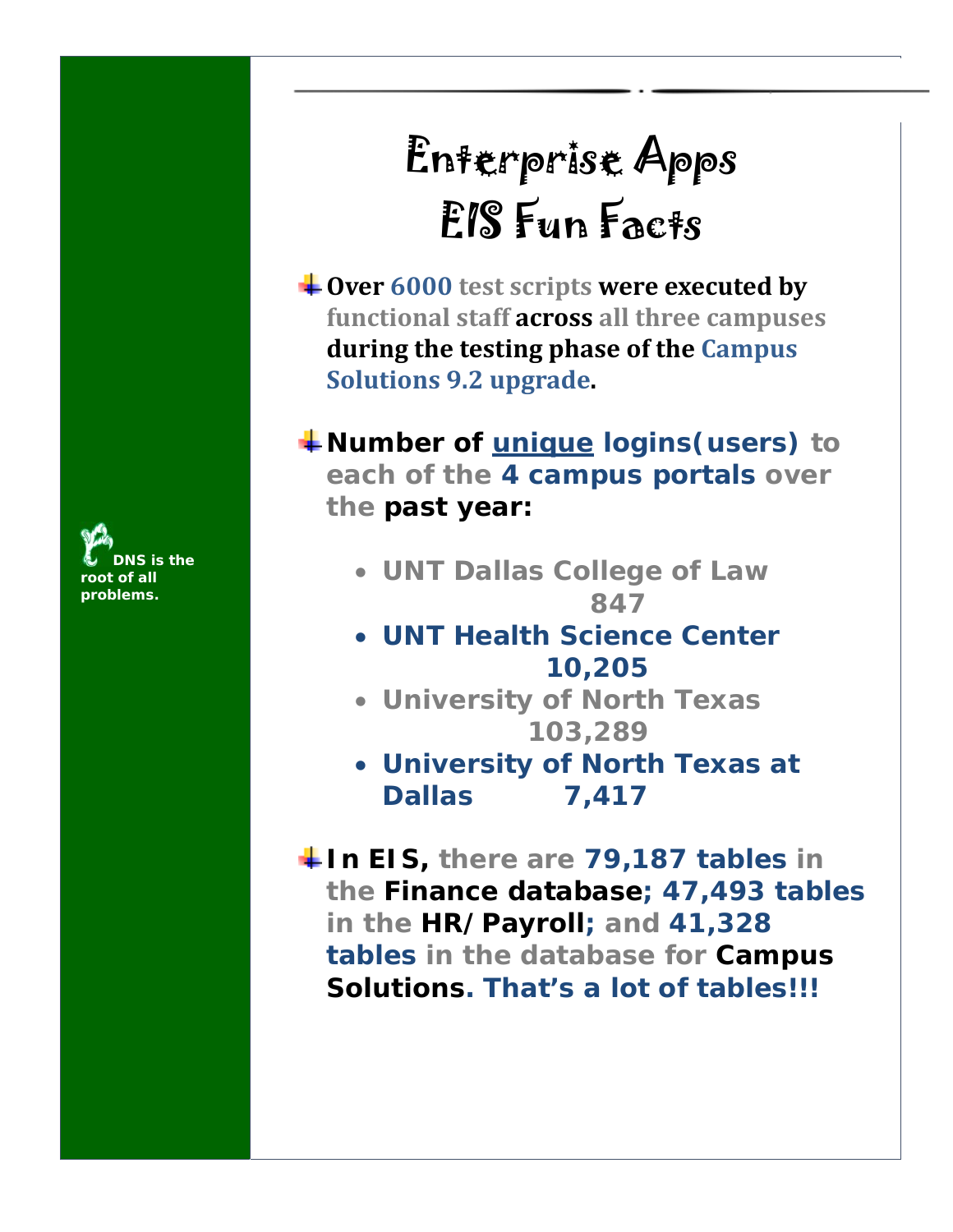# **Behind Closed Doors – the UNT Network [Blake Meyer]**

If you've been in a new construction or remodel meeting with any member of Datacom or Telecom you know we like to raise a stink about not sharing the room with other disciplines and restricting access to essential personnel. These restrictions are necessary due to security and network stability concerns…but let's be fair…IT folks are curious by nature. So here's a quick rundown of what these rooms support, mostly in numbers, because along with being curious by nature IT folks like numbers. And pictures. I'll throw in a picture to grab your attention.



Above is a picture of a standard building IDF layout. (Credit is due to the Visio artist who spent more time than he'd like to admit creating this – me.) On the left side you'll see a 19 inch rack filled with Ethernet jacks. On the right side you'll see a rack containing a building aggregator, two switch stacks, a UPS (uninterruptible power supply), a PDU (power distribution unit), a temperature sensor, and a bunch of fiber optic cabling.

The building aggregator's uplink connects back to the campus core via distribution points at Chilton Hall, Matthews Hall, Sycamore Hall, Victory Hall, and Discovery Park. The standard here is two 10Gb links back to the distribution. That's the yellow fiber at the top right. The networks for each building, with a few exceptions, are sourced off of these aggregators.

The downlinks, the blue fiber on the left, go out to the various switch stacks in the other IDFs within the building. Our standard is 10Gb links to every switch stack. Two such stacks are directly below the building aggregator in the picture. These stacks feed the network to various jacks, wireless access points, and devices across the building. Each port on each switch is patched over to the rack on the left as is represented by the yellow and green lines. (I'm now realizing the green line may not be perfectly straight. OCD triggered, I'll spend the next two hours figuring out how to fix that without distorting the entire diagram.)

All of this gear is plugged into the UPS at the bottom, which is designed to keep everything up and running during brief power outages. These UPS's are plugged into dedicated circuits to prevent other devices on the same circuit affecting power. An example: the cleaning crews used to plug vacuums into outlets in the hallways that shared a circuit with our IDF. Vacuum turns on, breaker flips, network goes

**Why do programmers always mix up Halloween and Christmas?** 

**Because 31 OCT = 25 DEC.**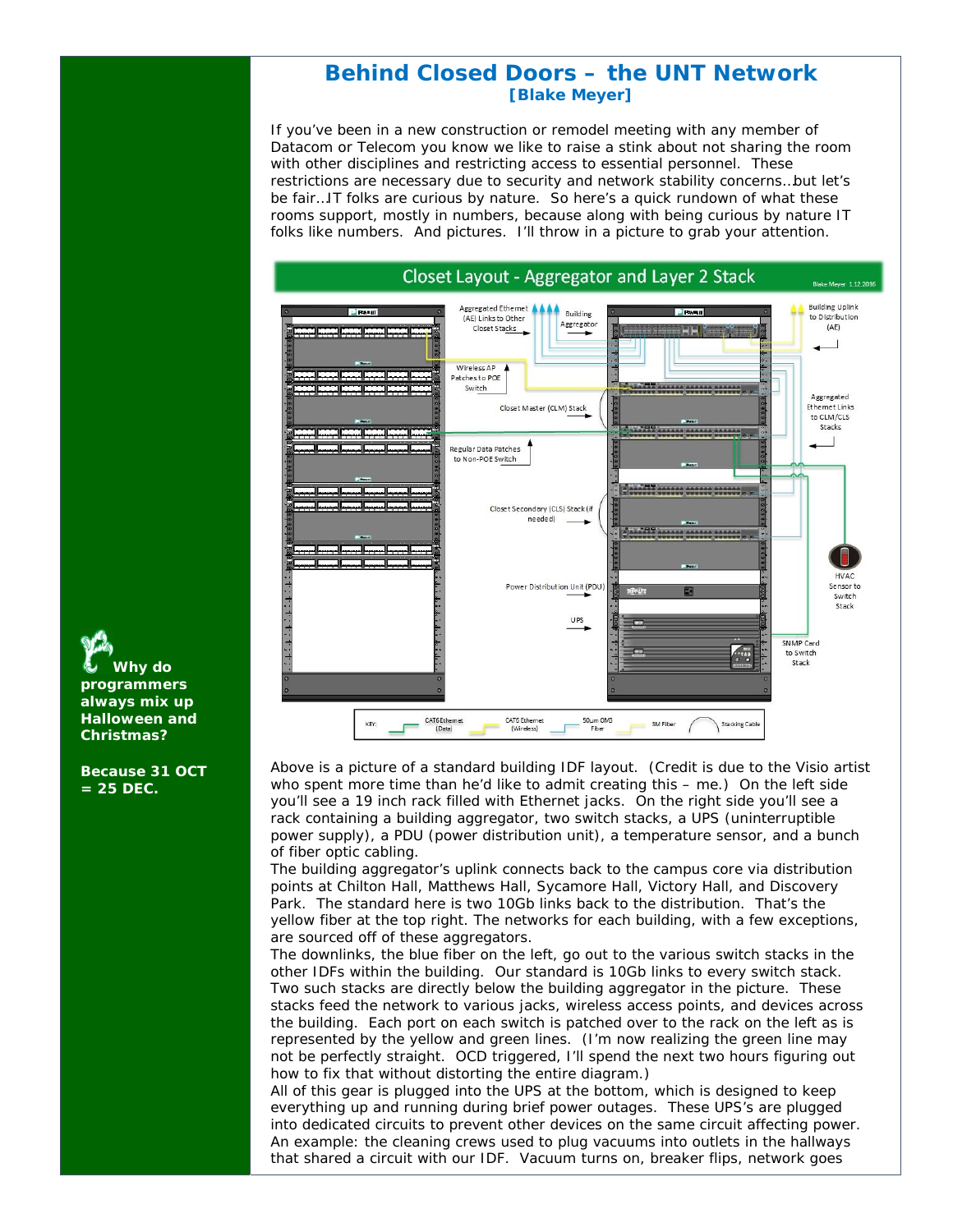offline. We could pretty much tell what was going on because it would happen at 5:30AM like clockwork. In all new buildings we've started requesting generator backup for these circuits as well.

The temperature sensor…senses the temperature. It'll page us when the temperature gets above or below a certain threshold. About the only place we've seen "below" become an issue was at Apogee Stadium where we have IDFs surrounding the bowl of the stadium. In very cold winter months they'll set them off sometimes.

I promised some numbers, so here we go. Spread across all 98 or so buildings on campus we have about 50 building aggregators (some buildings share aggregation points). Switches: on the UNT campus alone we have about 1000 of these switches. That means about 48,000 switch ports across campus. Not every single port is connected, but you get the idea. These are spread across over 200 closets. Fun fact: my first job at Datacom as a student was to walk around with a trashcan on a dolly filled with cleaning supplies and clean out every closet on campus. Shout out to Rory Rivoire for that assignment.

Our busiest building on campus is the Union. Spread across 9 closets (and a cabinet in the ceiling of Starbucks) are 15 switch stacks containing 76 switches. That's 3,648 switch ports. The 392A IDF contains 22 switches alone in 4 stacks, mounted in 4 racks, in a room that's about 8x8. This is, without a doubt, the busiest closet on campus. I'd venture to guess 95% of the buildings on campus don't have that many switches in the entire building…and that's just one closet. As I write, the Union aggregator is passing 37874 packets per second input, and 10738 packets per second output between itself and the core. That's roughly 430 megabits per second…and that's during spring break. Those numbers will at least triple next week. The Union is a busy place!

I hope this helps clear up some of the mystery surrounding what goes on behind closed doors. If I'm invited back, in the future I'd like to consult the Datacom brain trust and get more in depth. As always, feel free to reach out with any questions, comments, or concerns. Thanks for reading!

**What does a proud computer call his little son?** 

**A microchip off the old block!**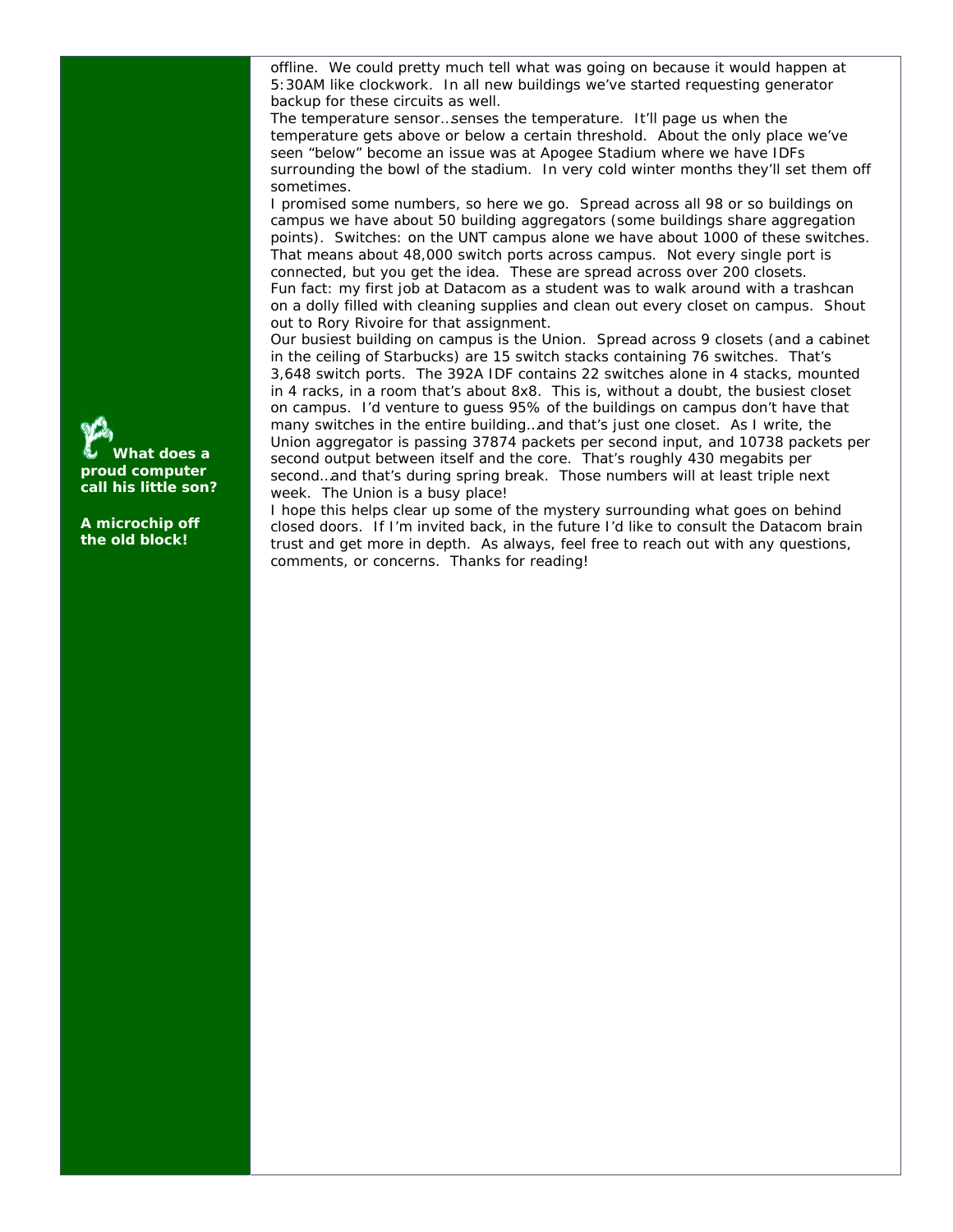# **The Oz Principle – Getting Results Through Individual and Organizational Accountability [Keith Kellermeyer]**

We are all victims of circumstance from time to time, but not many of us learn to accept events and circumstances as they are. Instead, we push blame onto another department, or exclaim "that's not my job", effectively skirting accountability and wiping our brow with a sigh of relief. Who do you know that has risen above and beyond their job expectations, and been promoted for it, by exclaiming "that's not my job"?

See it, Own it, Solve it, Do it. These are the four steps outlined in The Oz Principle that are key to getting in a mindset to acknowledge reality, find problems, create solutions, and take action. By implementing these steps, a natural viewpoint to solve issues and press forward emerges. When confronted with your next problem, pause, and acknowledge the reality of the situation you face. Remind yourself of the facts in the situation you're up against. Then, know you have the ability to face this problem, and embrace it. Coming up with a solution to dissolve, or at least mitigate the problem, flows naturally after owning your circumstances. But none of these have an effect until action is taken; until you get out and Do it.

To say this only applies to first-line workers would be the opposite of the message of this book. This concept starts at the management level. All levels of an organization are accountable in one way or another when problems arise. Nothing is achieved by pointing a finger in any direction but at yourself. Questions like "What could I have done better" or "How could I help avoid this next time" push a problem toward a solution, rather than sliding the problem onto someone else's plate.

Having the brains to see the reality of a situation or problem, the heart to embrace those circumstances and create a solution, and the courage to take action is what moves us toward not only our individual goals, but toward the goals of our organization. Just like Dorothy and her three companions discovered upon meeting the great Oz, the power to change your circumstances, and your life, lies not with a magical, mysterious being, but within You.

**How does a network administrator greet people who come to his house?** 

**Welcome to 127.0.0.1**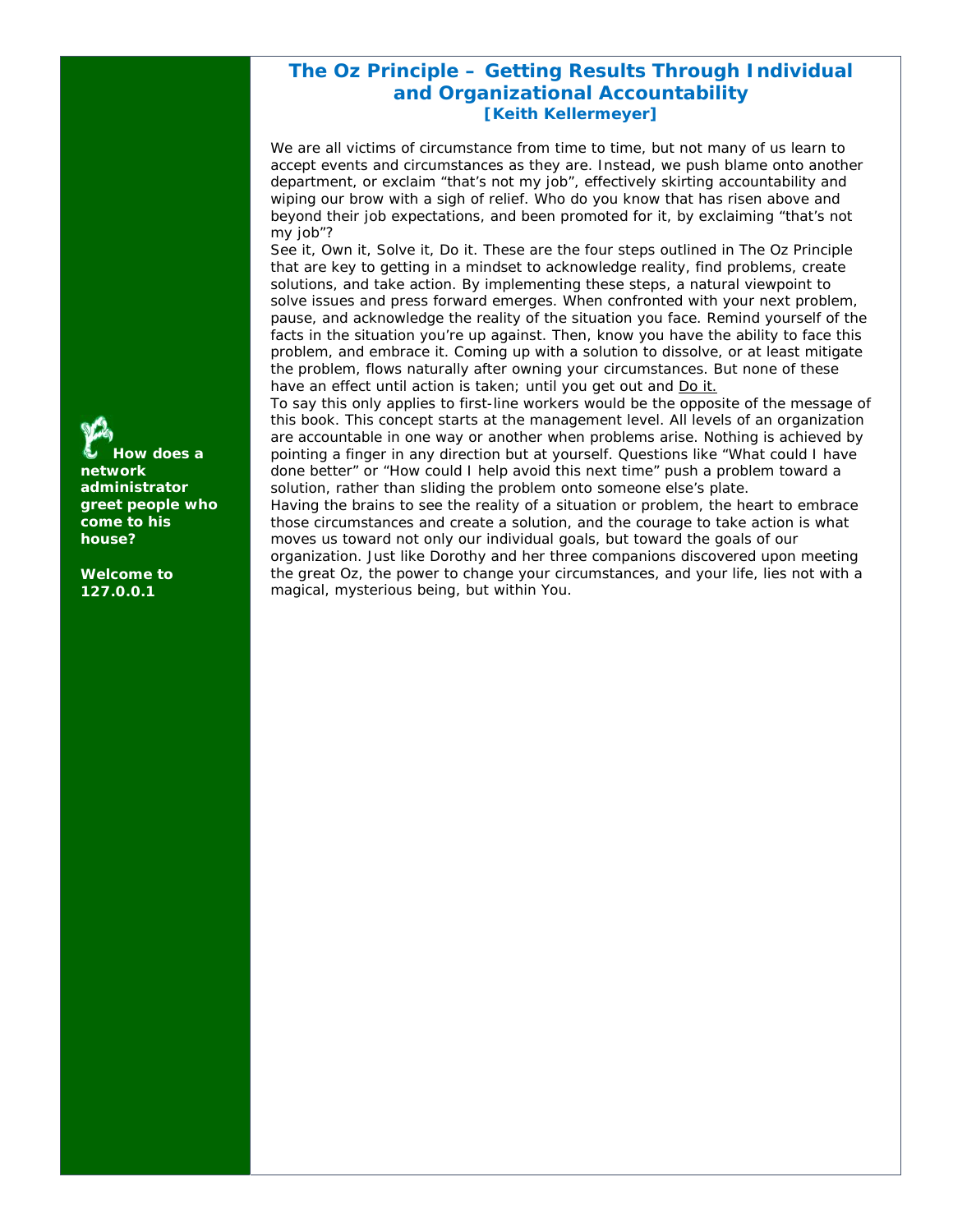# **Blockchain: How doctors plan to secure your pacemaker from cryptolocker [Ryan Faulder]**

Bitcoin has a reputation for being a shady currency used by drug dealers and fraudsters but its underlying blockchain technology has far reaching consequences outside of its main use as a cryptocurrency. Blockchain at its most basic form is the ledger that a cryptocurrency relies on to avoid fraudulent transactions and eliminate the possibility of cryptocurrency duplication. Blockchain secures transactions through public and private cryptographic keys. Once a transaction occurs on the network and it has been cryptographically validated, that transaction is permanently added to the blockchain. Records on the blockchain never disappear and are built upon each other over time. Blockchain has the potential to disrupt electronic healthcare records (EHR's) with increased transparency, ease of sharing, security and decreasing administrative costs associated with managing and securing health records. Under a

The patient provides their uprivate key to Clinic A. vides their ur  $C$ linic A B. The data is<br>has the corre access their me dical rec located on the blockchain ne tral Da Clinic B has already addressed a branch are linked with the postfrom Clinic B at this tir The doctor can make additions to the cord which is then encrypted and put back

blockchain system, providers and patients would be issued a private and public key which is used to securely accept, send and request data between providers. When a doctor needs an EHR from another provider they will send a request query over the blockchain network, the system takes the patient's and doctor's public key to validate their identities. Once the identity of the provider and patient has been verified, the system will allow the record to be decrypted, viewed and, modified. Currently there is no healthcare blockchain systems used in public practice. So the question exists of who will create the healthcare blockchain. If a company creates the blockchain will they make this software affordable to every hospital from the large regional hospital network down to the rural hospitals and clinics? While the front-end of EHR applications can be vendor specific, it's essential that every healthcare provider is using the same blockchain system for maximum interoperability.

Traditional vs. Blockchain Healthcare Data Transfer Model

**Windows Vista supported real multitasking – it can boot and crash simultaneously.**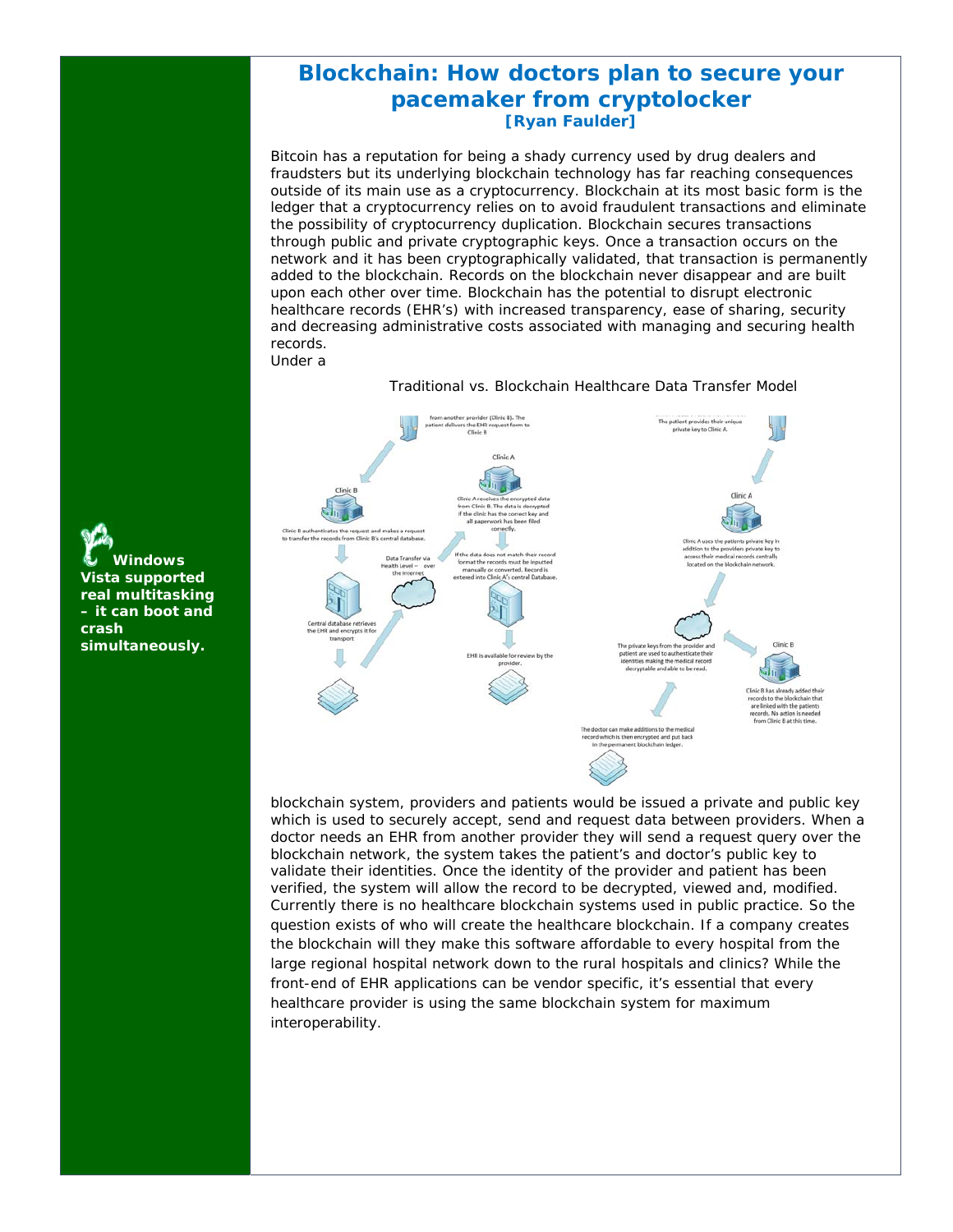# **NFC-The safer way to pay (and other stuff) [Jason McMullen]**

Near Field Communication (NFC) is a method of transferring data over short distances. The physical technology behind NFC contains a small tag comprised of a System on a Chip and an antenna. One of the most common uses for NFC is credit card payments (in conjunction with Apple Pay and Google Wallet for example). However, there are several other uses that are sure to become more and more popular.

Regarding payments, NFC has become widely accepted and is preferable to conventional credit cards in many ways. You don't need to carry your card with you. All of your information is stored on your phone and secured behind your lock code, thumbprint, or face ID. Also, NFC transactions do not use a static credit card number. It instead emulates a physical card to create a one-time transaction number that expires very quickly. This makes it much more difficult for someone to intercept your actual card number.

NFC can also be used to store passwords and connect devices to one another (pair). This is accomplished simply by tapping your smartphone to a device such as a speaker, smartwatch, fitness wearables, or other smart devices that pair with phones. Other advanced hardware authentication devices such as Yubikey use NFC along with other methods to usher in a new era of password-less authentication and access control.

Lastly, NFC tags are so small and durable, they can be embedded into or attached to products and provide instant access to online resources at the tap of a phone. They can be coded to prove the authenticity of products to deter counterfeiting. They can also provide marketing opportunities and research by delivering custom, exclusive, and personalized content.

While NFC technology has been around for a while, using NFC for payments has just recently become commonplace. Give it a try next time you need to stop at the grocery store! You may find that soon you won't need to worry about carrying your credit card with you anymore.

**Mac users swear by their Mac, PC users swear at their PC.**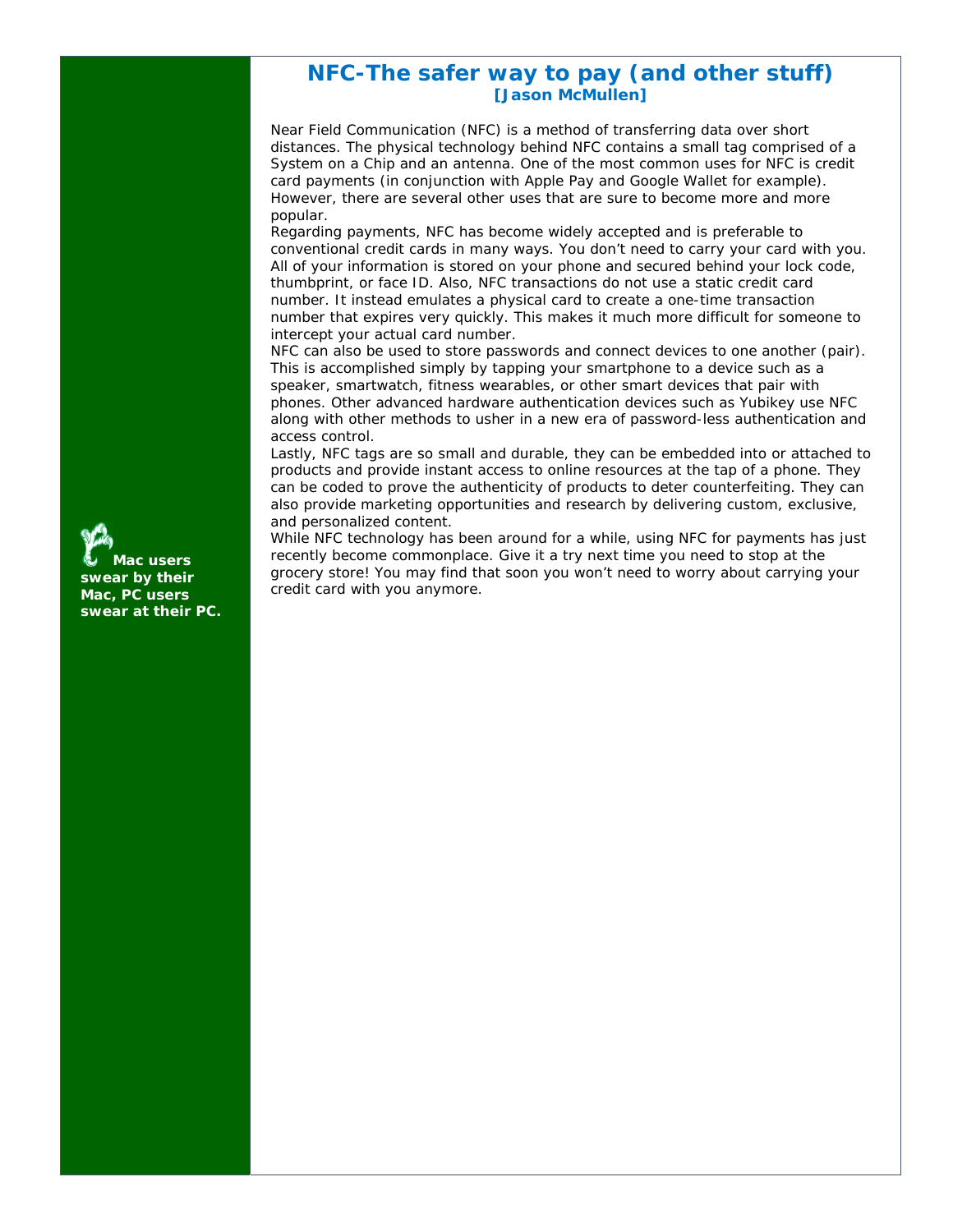# **Tips on Creating a Strong Password [Hayden Sandel]**

#### **AVOID COMMON PHRASES**

Hackers often utilize 'Dictionary' attacks to brute force passwords. Dictionary attacks utilize different combinations of common words and phrases to more accurately guess passwords. An analysis of recent hacked account dumps from SplashData shows that some of the most common passwords are

"123456","password","football" and various other popular sports teams and phrases. **DO NOT INCLUDE PERSONAL INFORMATION** 

Birthdays, phone numbers, and anniversaries often show up in passwords because they are numbers that are easy to remember. A hacker targeting a specific person could use that information to brute force a password even faster.

# **MAKE YOUR PASSWORD RANDOM BUT MEMORABLE**

Create a random four word phrase that you can easily memorize. Having an overcomplicated password is not any more secure and will be very difficult to remember.



EVERYONE TO USE PASSWORDS THAT ARE HARD FOR HUMANS TO REMEMBER, BUT EASY FOR COMPUTERS TO GUESS.

**Failure is not an option. It comes bundled with your Microsoft product!**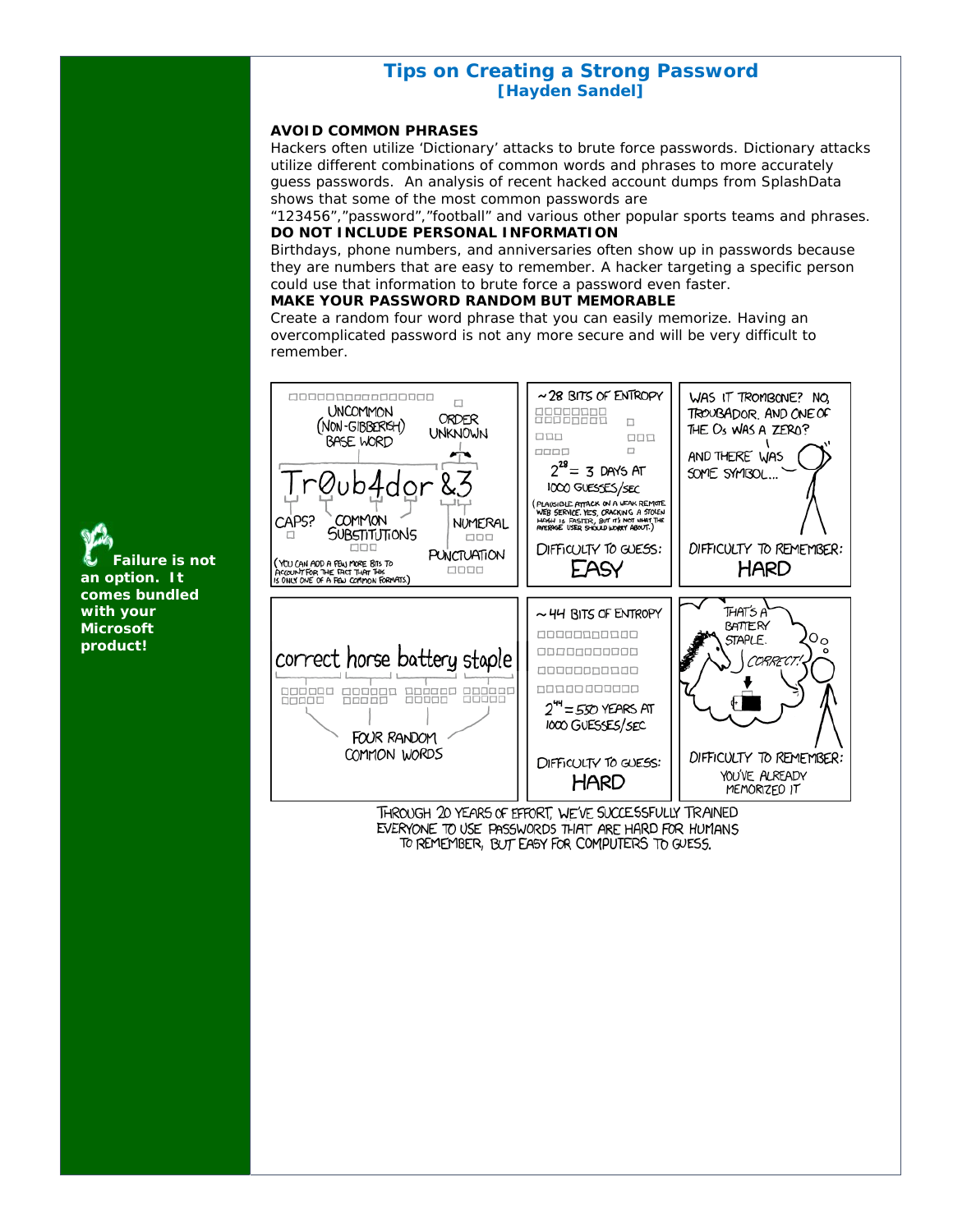# **Fun with Passwords [James Taylor]**

Every few months, we are required to change the password for our work account and for many of us the task of selecting a new password can be quite an onerous one. There are multiple criteria that must be followed and often it takes multiple attempts before we hit on a password that is at once sufficiently complex and memorable to us individually. While it can be difficult to come up with a string of letters, numbers, and symbols that we're likely to memorize, it should be clear to everyone why it is so important to choose something that no one is likely to guess and that can't be easily cracked with brute force methods.

It is equally important to impose standards that are just as rigorous on the passwords we create for our personal accounts. Below are a few tips that can help you strengthen your passwords and hopefully make your accounts a bit more secure.

• Don't use simple passwords. Many sites have very lax standards when it comes to their password criteria and it can be tempting to choose something short and simple out of convenience. The problem is that those types of passwords are just as easy to crack with brute force or dictionary attacks.

• Avoid basing your password on personal details such as birthdays, addresses, or the names of loved ones. This information may not always be as confidential as you think.

• Don't use the same password for multiple sites. Nearly everyone does this and it can be a lot of work to keep track of unique passwords for each account but consider this: if you use the same password for your credit card site, your bank, Facebook, and your email, only one of those sites needs to be hacked for the attackers to have the password to all of those accounts, many of which even share the same username.

• Never use the password for your email account for any other website. For most sites, if you forget your password, you can reset it by requesting to have a link or a temporary password emailed to you. Using a password unique to your email account greatly decreases the chance of it being compromised when a data leak occurs and it also ensures that you have a fairly reliable way to safely change the passwords for your other accounts in the event that they are hacked.

While it is good to have complexity in a password, one of the best things you can do is to choose a long password or 'passphrase'. Each character added to a password increases the difficulty of cracking it by an order of magnitude. Collections of words that make up a sentence can also be much easier to memorize. 'The3PurpleBearsShopForPears!' isn't terribly complex but the length of such a passphrase will make it much more difficult for the password cracking tools that are freely available online to decipher it.

This is by no means a complete list of best practices for choosing a password and I would encourage everyone to do additional reading on how they can better secure their information. In this day and age, it's not only worth it to go the extra mile to protect yourself, it's absolutely necessary.

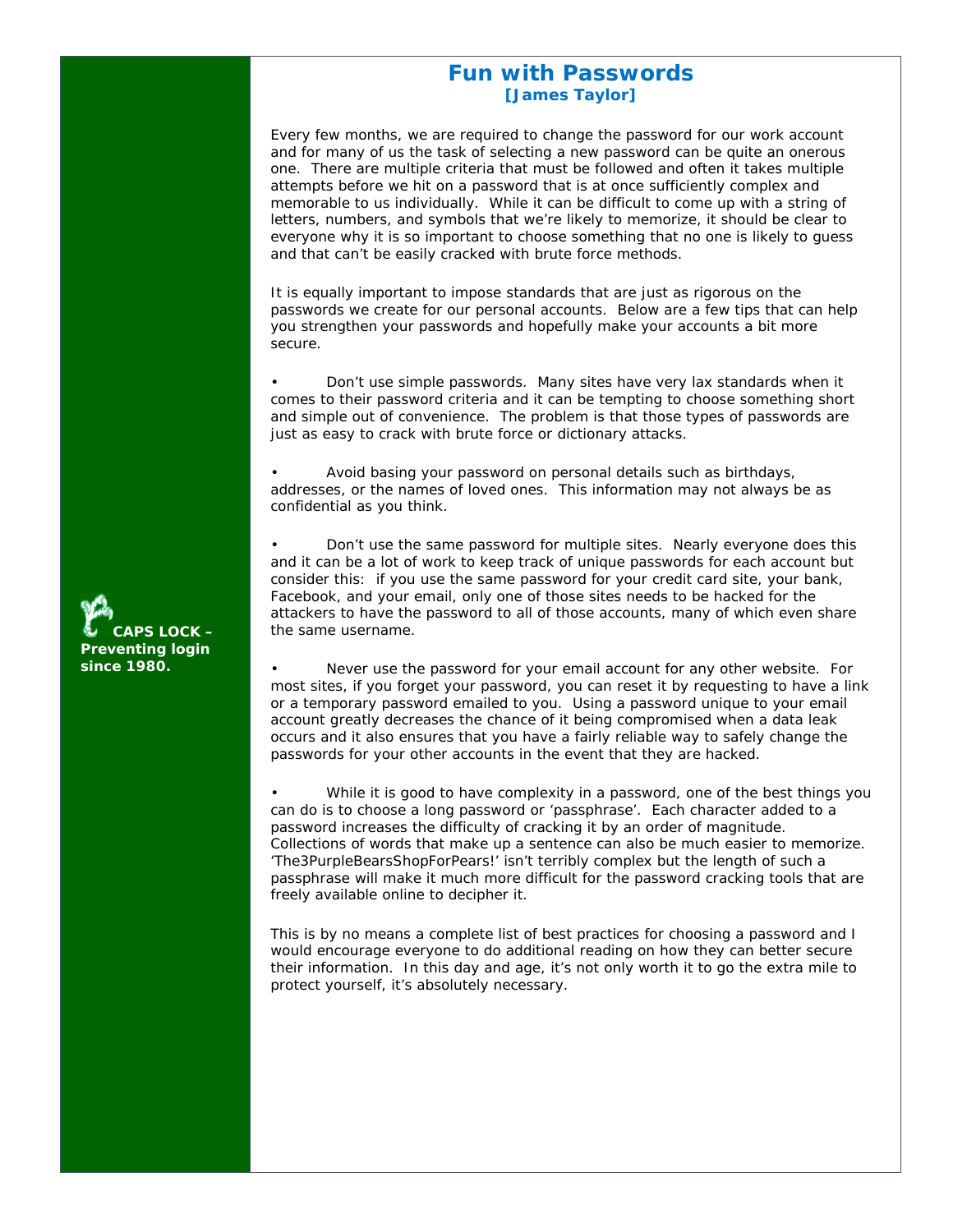## **5G Data [Christopher Horiates]**

If you remember when cell phones first came out, or at least became popular and affordable in the mid to late 90's, it was all about coverage. There were maps that showed how great the coverage was and areas where calls might get dropped. There was no mention of data speeds. Over time as the cell towers improved, as did call coverage, it became less about making calls and more about speed of the data on the phone. The first well known speed you may recall was 3G, which quickly became 4G. The maps then began to show where you could expect 3G or 4G speeds based off the carrier's coverage. Now think back to the last time you saw a commercial or a map where you were shown how X carrier had better speeds and coverage than Y carrier. Been a while, hasn't it? Obviously what has happened is all carriers now offer basically the same coverage and same speeds in all the areas. Now it's all about data caps, limits and plan pricing. Even the small pay as go phone plans use the same towers the big companies have put up, you might just get slightly slower speeds and less coverage.

What does this all mean and where is this taking us? Well, coming soon from a marketing department of your current cell phone provider is 5G and why you need it and have to have it.

5G, what is it and what will it do for us as a society that is always on and always connected? The biggest selling point of 5G will be its speed. Yes, 5G is much faster than 4G but how does that help you? 5G will not make Netflix, Facebook, Instagram, YouTube, Snapchat and all the other apps on your phone run faster, they will run the same. In fact, a newer phone with a faster processor is what will make them faster. 4G, in my opinion, is more than fast enough for the average cell phone user. Where 5G comes into play will be for very large data needs that require extremely fast speeds. This type of technology



will open many new opportunities for technology and its usage in a mobile environment. A few examples of this would be streaming AR/VR, autonomous cars, medical, first responder/military networks, 4K video feeds, live streaming in HD and other very data intensive needs. These types of applications and services will run on 4G, to a point, but will run much faster and more smoothly on a 5G network. It will make your overall experience better. Your cell phone, at least the ones we have now and for foreseeable future, will not directly benefit from 5G. If you happen to tether data intensive devices to your phone then you might benefit, but your day-today usage of apps and email checking will not.

Currently you might be hearing about certain cell phone companies promoting 5GE in a ramp up to 5G. What this is, from what the opinions of critics of the industry say, is a pure marketing ploy. Is 5GE faster than 4G, yes. Is it 5G, no. 5GE is simply an (I will not get to technical) improvement on the current 4G networks that allows for more speed but it's not anywhere close to being 5G. My phone, and perhaps others reading this, might be or have received updates and now the phone shows 5GE. Just know that you are getting slighter faster speeds, but no your phone is not a 5G phone.

Expect to see an onslaught of new phones and devices starting this year. If you are in the market for a new phone getting one that's 5G will not be a bad investment necessarily. You will pay a premium for one. However, you might be able to get some pretty great deals on "last years" phones that offer 4G. Two items to consider. The first gen 5G phones might have more of a battery draw when on 5G then phones that come thereafter. This was the case when the first gen 4G phones hit the market. As technology improved inside the phone so did battery life. The other item to consider is 5G coverage. We happen to live in the DFW Metroplex and our area will be one of the first to get 5G. However, remember data coverage maps? The thinking is that while 5G will be in the large metropolitan areas first, it



**Whiten teeth and perform lasik eye surgery.**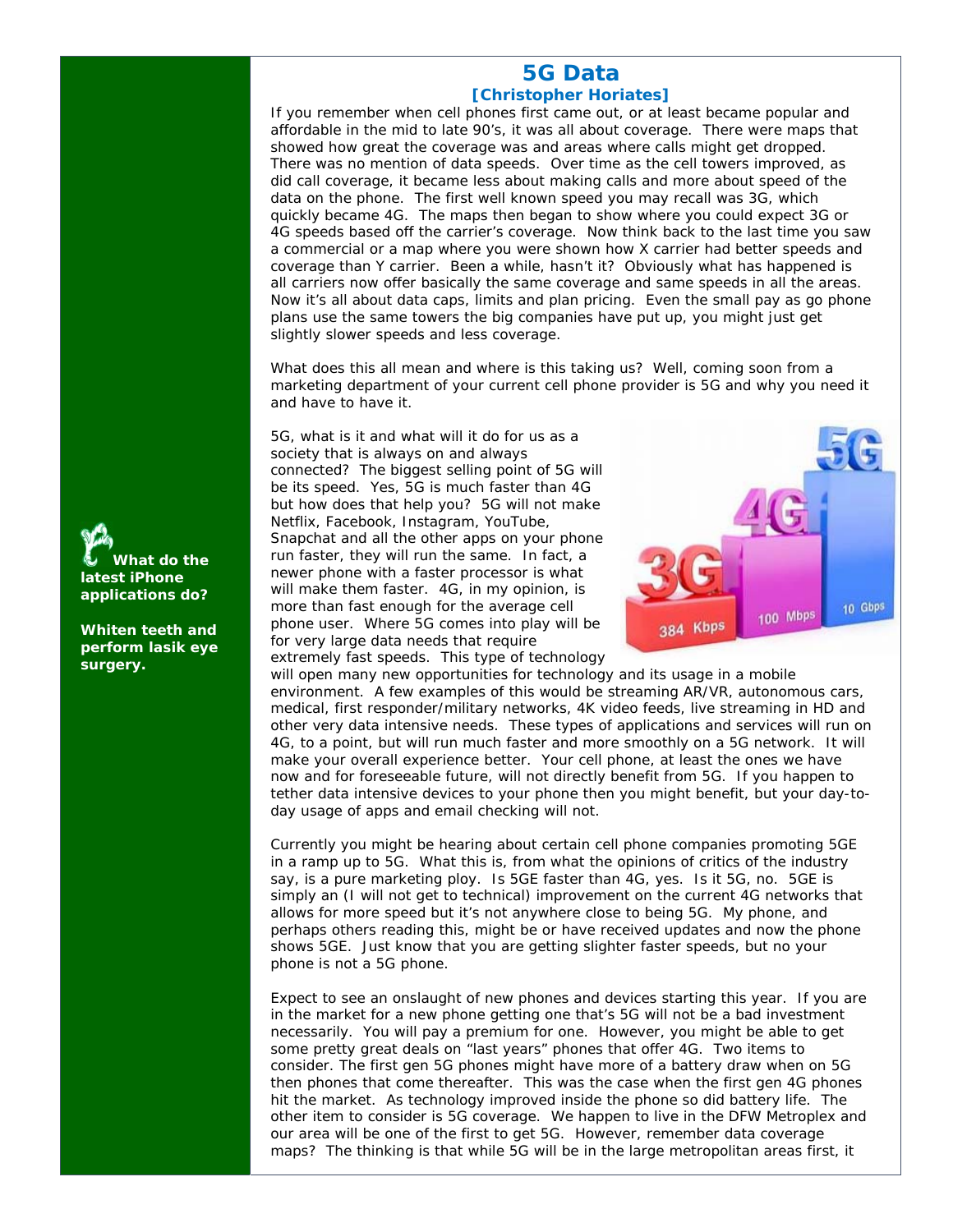will be a while before all towers are updated in the more rural areas of our great country.

Am I for 5G? Of course I am. I am excited to see what opportunities this will open for us and how it might make our mobile and technology experiences better. Will I will be running out and buying a 5G phone once they hit the market? Personally no, I will not. If you are one that has to have the latest tech there's no harm. If you are ok with what you've had in terms of speed, but might want a faster phone, then upgrade to a newer phone model that does not have 5G and you will be fine. 4G is not going away anytime soon.

Until next time, Full Speed Ahead!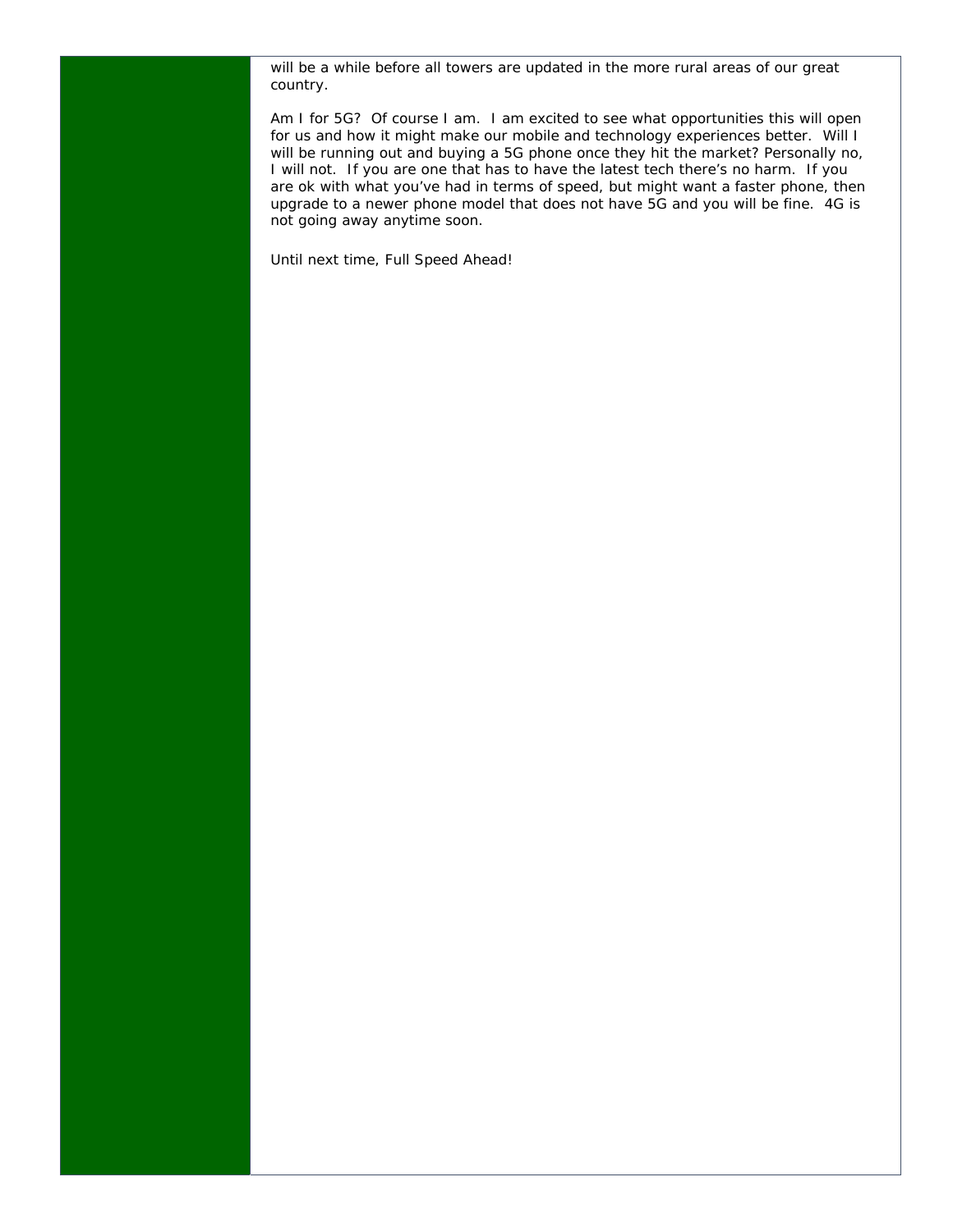# **Safe Energy and Recycling Electronics [Daniel Griffith]**

We are living in a constant state of upgrading, updating and moving away from older systems, and at a quicker pace every year. With the growing number of smart devices out there, computers are now found to be integrated into almost everything. Portable devices have connected and assisted us in incalculable ways, but they have also added to the amount of waste we generate. The problem we're facing as a result of this is the large amount of discarded electronics, and the number is increasing every year as companies try to meet demand for devices with the latest features. Take smartphones, tablets and laptops for example. Demand is high, prices are dropping, and they are being treated as more disposable than in the past, so people are more willing to discard them for the newest model.

Electronic refuse may not seem to be as widespread a problem as the amount of single use plastic items, which are most of what we see in those giant islands of trash floating around the middle of the ocean. Discarded electronics contain a higher concentration of toxic chemicals, such as mercury and lead along with the plastics they are housed in. Not only are toxic chemicals entering our ecosystem in higher concentrations, when electronics are trashed they also contain precious materials that could be recovered and recycled for future use. If the precious materials are not properly recovered, then more will need to be produced through mining and refining, which is generally hazardous to the environment. This problem we are facing can be curved with recycling programs and updated technology. Though an important part of every portable electronic, whether it be a laptop, wrist watch, or wireless headphones, batteries can contain the largest portion of the hazardous materials in those devices. The most popular type in our phones and laptops, Lithium-ion batteries, can also start a fire quickly if damaged.

The fact is that electronics need power and since the first battery was invented in 1800, that power has been produced by the chemical reactions between an anode and cathode. Made from copper and zinc, the first batteries generated about .76 volts with the two metals that are considered generally stable chemicals. Changes have been made over the years, in design and materials, and now batteries are more efficient and cheaper than ever before. Currently lead acid, zinc-carbon, and lithium-ion batteries are the most widely used. Lead acid batteries are mostly used in most vehicles, a highly regulated industry, and nonfunctional batteries are accepted for recycling at almost any garage. That cannot be said for the lithium-ion batteries that power most of our devices we carry around every day. Unfortunately, until wireless power becomes substantially more efficient, batteries are the best solution for our portable energy needs. They are also becoming an important part of newer, clean power plants. Battery storage facilities have already been built for renewable energy grids.

Renewable energy sources are nothing new. Solar and wind farms are already here, and the cost for building and maintaining these systems are now lower than traditional sources, such as coal and gas. This also means the demand will steadily increase. The problem for most renewable sources, except for geothermal (which is much rarer), are the time of day where need for electricity is larger than what can be output at that moment. For example: the potential for solar to generate the most electricity is midday, but it's mostly consumed during the evening. The first of these battery stations have already been built and tested in Australia and Hawaii with better results in meeting power demand that their traditional counterparts. The end goal to renewable energy sources, is to stabilize production and demand. Though there are some classic and innovative ways to store energy for peak usage, the most reasonable solution in most cases are large battery stations. They can store excess energy generated at peak times for times of high demand despite the environment they are installed in. Not only does this solve the problem of unreliable weather for solar and wind, it also helps with the issue of distance that old power plants have struggled with. The power source can be closer to the customer, as they do not produce greenhouse gases or other toxic chemicals that can harm a community. Shorter distances between the power plant and the end user also reduces energy loss between the power plant and the end customer.

**Why aren't more Mac owners computer literate?** 

**They would be, if they had a computer.**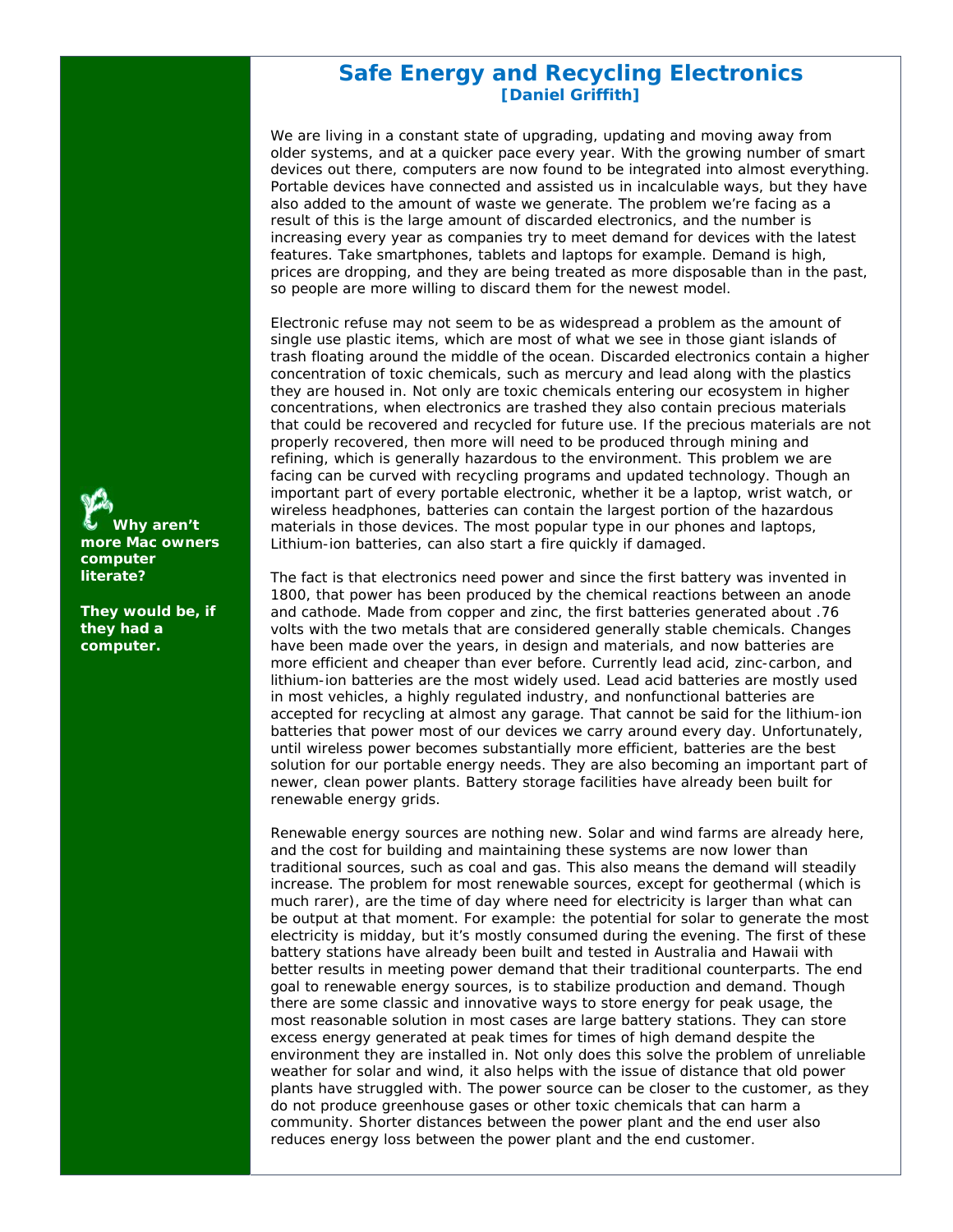Clean battery technology is still in development and methods of manufacturing them with new, less toxic materials may reduce the need for recycling in the future, but batteries are not going anywhere anytime soon. In order to realize a future where all of our electricity needs are generated by renewable and clean sources we'll need reliable energy storage solutions and a stable method of manufacturing them.

It's not always easy to find a way to recycle your electronic devices and you cannot just throw them in your recycling bin for the city to pick up. Here is a list of resources that you can use to locate electronic and battery recycling programs:

https://earth911.com/

https://www.call2recycle.org/

https://www.cityofdenton.com/en-us/residents/services/trash-recycling/hazardouswaste-(1)

http://takecareoftexas.org/hot-wire/what-do-i-do-used-batteries

https://www.energizer.com/responsibility/battery-recycling/where-to-recyclebatteries

**A computer once beat me at chess, but it was no match for me at kick boxing!**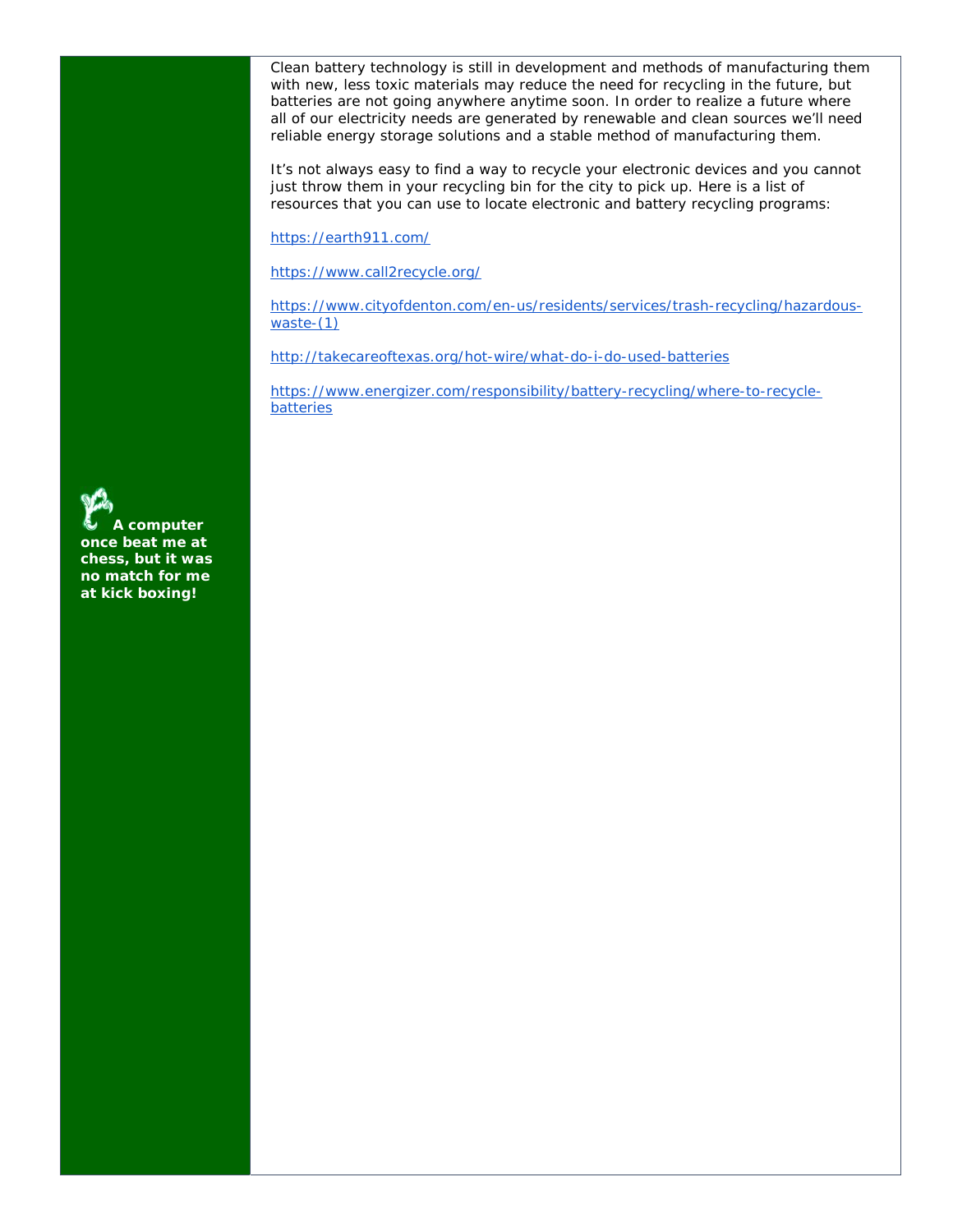# **Impact of Open Data Initiative to Technology [Leah Atinda]**

Open data is the idea that some data should be freely available to everyone to use and republish as they wish, without restriction form copyright. Wikipedia defines open data as an idea that some data should be freely available to everyone to use and republish as they wish without restrictions from copyright, patents or other mechanisms of control. The goal is like all other open source movements. What makes data open date, first the data needs to be available and accessible, it must be also be available in a convenient and modifiable form.

Secondly, re-usable and redistributable, the data terms should under the permit reuse and redistribution including the intermixing with other databases. Thirdly, it should have universal participation which includes everyone in the whole wide world being able to have access to it without discrimination. This will allow the diverse systems and organizations to work together which is an essential part to build large and complex systems.

The other definition that will that relates to our topic is open data is digital information that is licensed in a way that is available to anyone, with just a few stipulations. The that is being talked about includes government financial data, stock information, market data statistics, published academic research and many more related information. Washington, D.C., non-profit advocacy group promoting open and transparent government, believes the term open data can be applied to a variety of information created or collected by public entities. Among the benefits of open data are improved measurement of policies, better government efficiency, deeper analytical insights, greater citizen participation, and a boost to local companies by way of products and services that use government data.

In September 24, 2018 Microsoft, Adobe and SAP officially partnered for a project called open data initiative and they took this a next level. There idea is that one day data will be stored centrally and be able to flow smoothly between different systems run by each of this software giants. Microsoft, Adobe and SAP view this partnership as set up with a mindset of safeguard customer data in an age where privacy concerns are mounting. What does this imply to the technology as a whole?

Simply said this will be a move to extract more information from customers which means the hardware and software that are used need to be modified, programed to meet the demand which will have an impact on technology as we know it today. One of the presenters mentioned that with a single comprehensive view of data, you will discover in real-time more about your customers, identify ways to maximize operations and find new ways to provide the amazing experiences that your customers deserves. More and more technology being mentioned is the Artificial Interagency being used to manage and gain deeper understanding of the business.

Open data brings along emerging technologies including artificial intelligence and distributed ledgers such as blockchain. The common voice shared by Microsoft, Adobe and SAP is that customer experience is no longer a sales management conversation, Bill McDermott CEO SAP said, "with the open data initiative we will help businesses run with a true single view of the customer" As open data initiative becomes a reality to many aspects of day to day business, each of us need to be ready for the change that comes with this concept.

 In DigitalGov publication of August 24, 2017 said that they will invite new partners to help craft potential goals, it will tap into U.S private sector and federal IT modernizations efforts towards open data innovative and accountability.

It is believed that technology has allowed capture data in ways and in volumes that many never imagined. More analytics tools are being invented and modified to allow people parse data in new ways, the tools also allow people to see a connection between data that has never been explored. Good example of how open data is impacting technology is openSensors, which is an internet of things provider that

**Computers make very fast, very accurate mistakes.**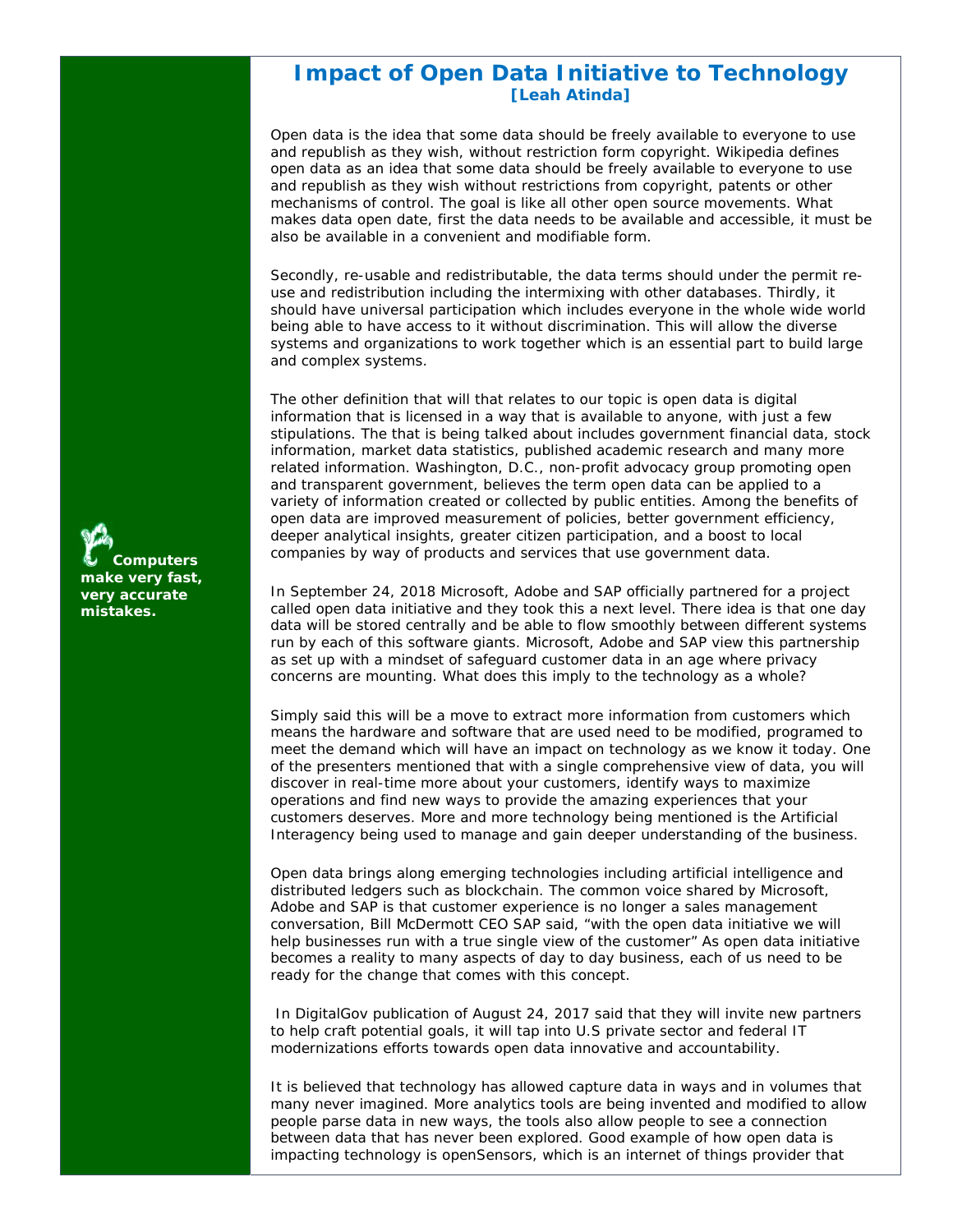links sensory hardware through the internet to a business. In the same way research communities have built layers of research to cure illness, tech sector is using open data to encourage advances in everything from phone apps to virtual reality. It is giving business new ideas on what the customer needs are, and they will need various technologies to meet the demand.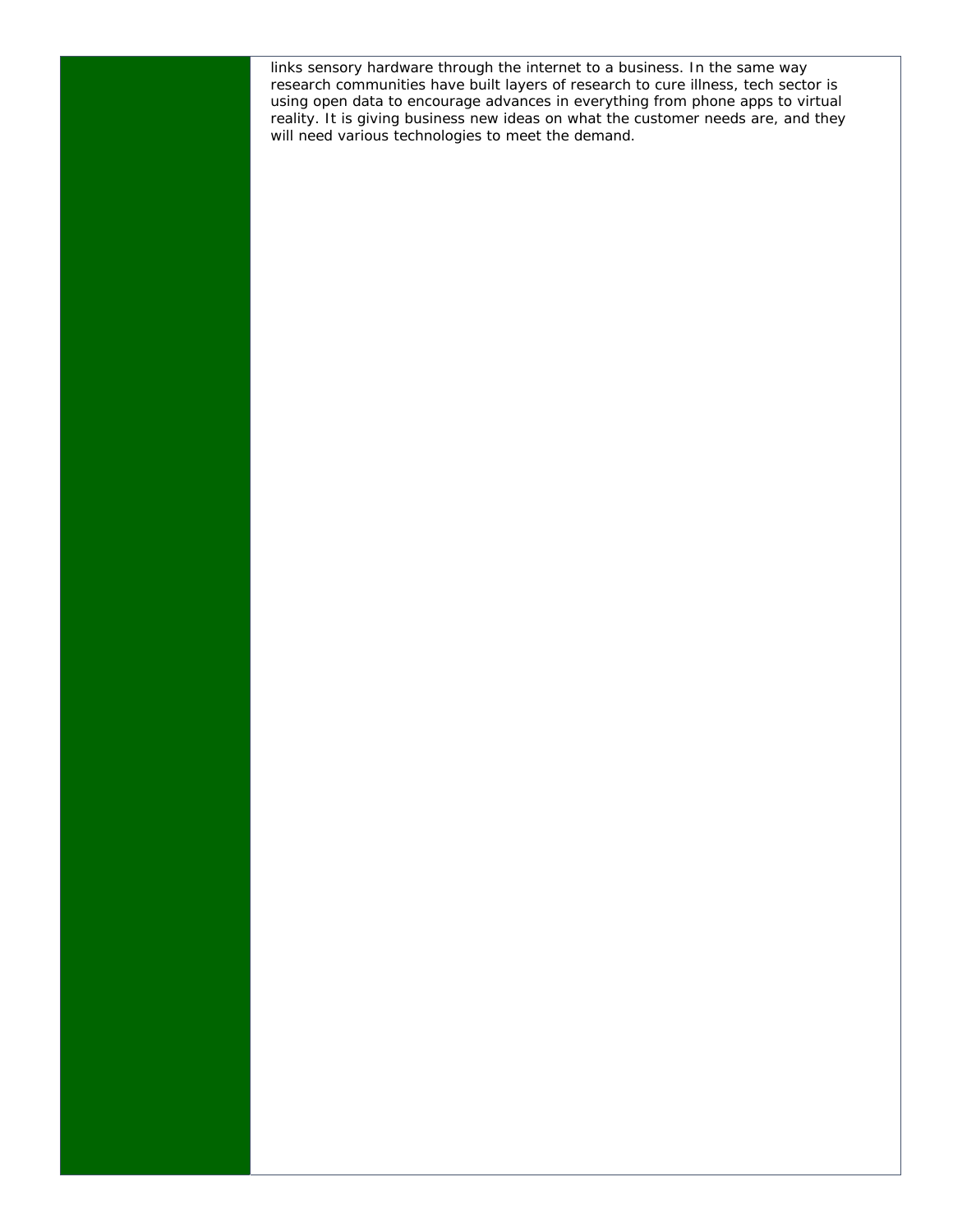# **The Rise of a Smart Home: An Alexa Story [Matthew Trammell]**

I never thought that I would own a smart home. I figured that you would have to decide to build a smart home from the ground up and run wire throughout your entire house to a dedicated server room. It would be too expensive and out of reach. Then, as a combined birthday gift, my youngest sister gave my wife and me an Amazon Echo. Little did I know – I had just received Alexa, the brain of a smart home.

I carefully unboxed our new Echo and set it up on the kitchen counter. The setup was straightforward. I chose to use the Alexa app on my iPhone. The app is available on Android and iOS devices. Alternatively, you can use your favorite web browser on a Wi-Fi enabled computer. Be sure to connect the setup device of choice to your wireless network and verify that it can reach the Internet. During the setup process, your device will connect to the Echo, prompt you for your Wi-Fi password, and then connect the Echo to your wireless network. Now that you are connected, the fun begins!

The quickest way to interact with Alexa is to start talking. "Alexa, what day is it?" "Alexa, what time is it?" "Alexa, what is the weather like today?" "Alexa, tell me a joke." "Alexa, sing me a song." As you can imagine, you can get very creative with your questions and statements. The commonality between our questions and statements is a single word, "Alexa." This is the wake word and it is easily customizable. So, have fun with that too!

After the novelty of asking questions, stating statements, gathering trivial information, and setting senseless wake words wears off, you may ask, "Alexa, what else can you do for me?" Alexa has lists, reminders, alarms, and timers. I especially like the Shopping list and using multiple timers for cooking. Now, I do not have to render the microwave inoperable while running a food timer! The Alexa app has contacts, routines, and skills and games, oh my. The Echo itself works very well as a speakerphone and as a music player. The sound quality is great and rich for such a small device. In fact, I could write an entire article on the features of Alexa and the Echo. However, I should get back to how Alexa works in our smart home. It was before the holiday season. My wife and I were talking about what we wanted to get each other for Christmas. We finally decided to get a combined gift of a Ring doorbell. The Ring doorbell is another great product that I highly recommend. As usual, I did some intense online research to find the best price for the Ring doorbell. Days later, Amazon won because I had some Amazon gift cards that allowed me to get one for half-off! It also did not hurt that one of the advertising points was "Amazon Certified: Works with Alexa." Okay, so I knew that we were getting an Echo. My sister messaged me back in November and said that she could get a great deal on the Echo if she bought two. She then asked if Shannon and I would be interested in one. After a quick consult, I said, "Sure, sounds great!" thinking that we would at least have a good music player. That explains why I was interested that the Ring doorbell works with Alexa. I started thinking, "What else works with Alexa?" Then, I did something that I enjoy doing - Internet research! That is when the realization hit me.

"I have the brain of a smart home. Wow!" I learned that Alexa is a cloud-based service that is a leader in the home automation industry. Because of that, many smart home devices work with Alexa. I read about light switches, light bulbs, light strips, plugs, TVs, security systems, door locks, and garage doors to name a few. Amazon even released a microwave with Alexa built-in at their most recent technology event. These are all devices that you can connect and group together within the Alexa app. To view all current Alexa devices, open the app and browse to the Devices section. To add a new device, click the plus sign in the upper right screen.

I read that Amazon teamed up with Lennar Homes to create Amazon Experience Centers across the country. In fact, one is conveniently located near here, in the DFW Metroplex. It is in Richardson, TX, within walking distance of the University of Texas at Dallas. I have not checked it out yet, but I would encourage you to look up the Amazon Experience Center and visit, especially if you are interested in home automation solutions.

Now, I bet that my home still has a way to go compared to what I think you would see at any of the Amazon Experience Centers. It can definitely get smarter. Should it? In our December 2018 AITS Newsletter, Leah Atinda wrote a great article called

**If at first you don't succeed, call it version 1.0.**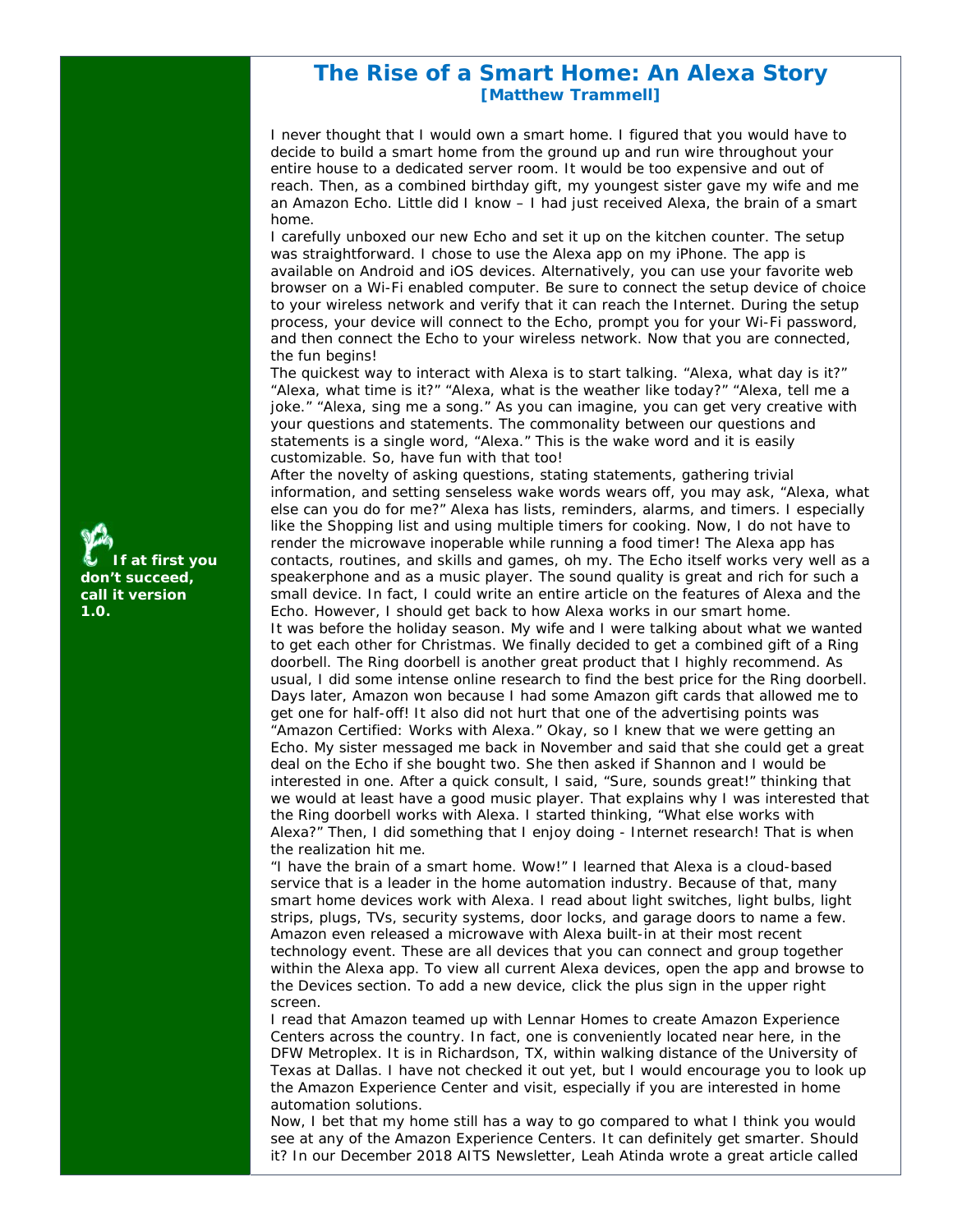"The Impact of Smart Home Technology". I encourage you to check it out, if you have not already.

Nevertheless, I do have the basic building blocks of a smart home in place. It started with a wireless network, with Internet access. Yes, you do need the smart home devices that I mentioned. Not all of them. It can get overwhelming and expensive trying to figure out how to incorporate all of the devices that you want into your home at once. Start small and gradually add devices over time. However, I think that you also need to look for product, or a brain, like Alexa that can connect everything together.

I have been very happy with our Ring doorbell. The hardest part of the setup was drilling a hole through brick in order to mount the hardware. The coolest part is having our Ring doorbell enhanced with Alexa. When the Ring doorbell detects motion or a doorbell ring event, Alexa uses our Echo to broadcast out a message that an event occurred.

That is just the beginning of our small smart home. What is next you may ask? For now, I am looking at adding an Echo Dot, which is a smaller version of the Echo and purchasing a new smart TV with Amazon Fire TV and Alexa built in. From there, who knows? The possibilities are endless… but one thing is for sure; smart home technology is here and smart homes are on the rise.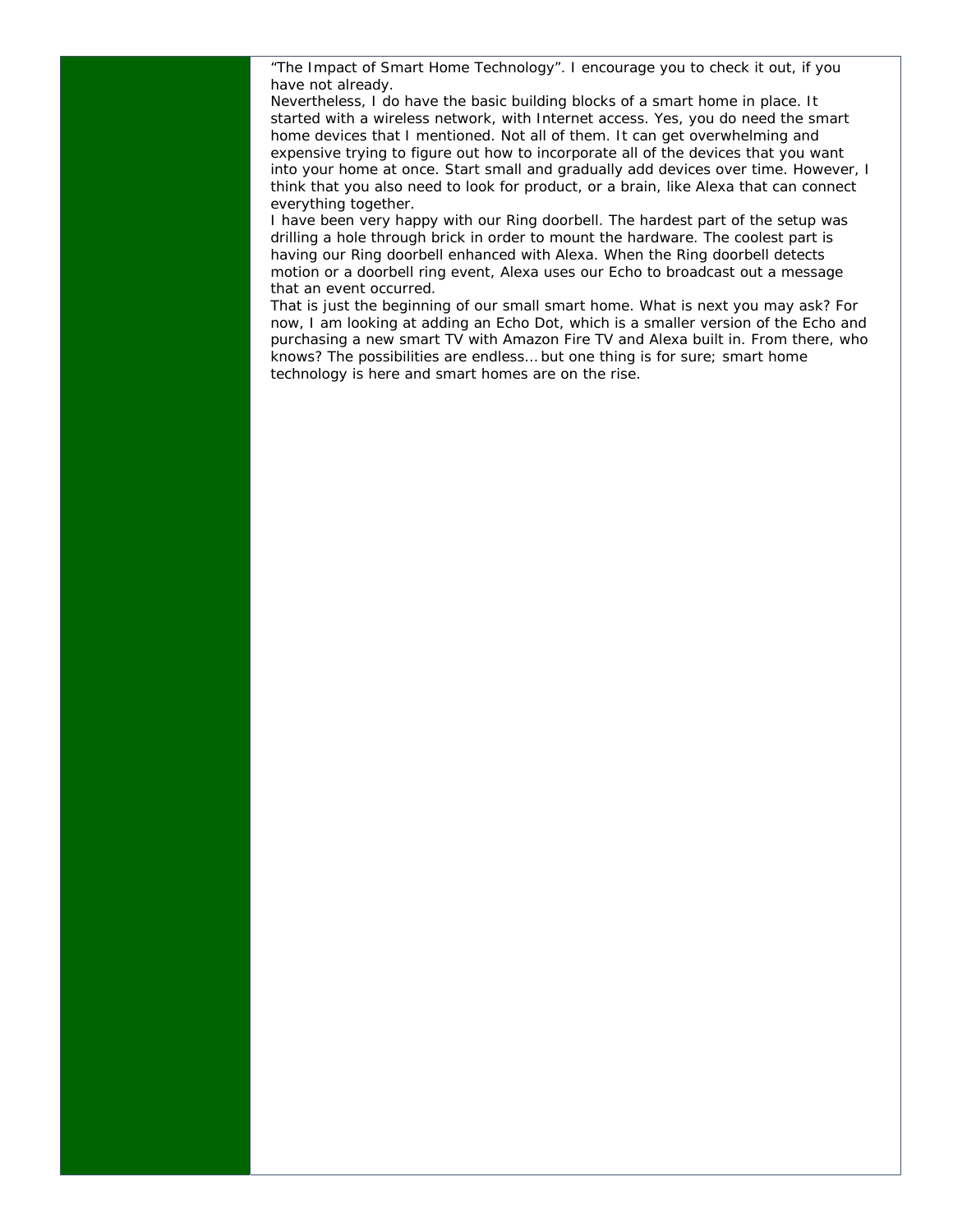# **Buying a new TV anytime soon? [Christopher Horiates]**

One of the mainstays in most American households is a TV. Since the first TV in 1926, to the first color TV in 1951, TV's have come quite a ways from the early days. From a simple TV that had "rabbit ears with aluminum foil" to now Digital, 3D, HD, UHD, HDR, 1080, 4K, 8K, Smart TV, LCD, DLP, QLED and OLED….. The tech and features seem ever expanding. As a consumer, you have so many options to choose from and if you are not up on what all this means you might over buy or under buy what you are needing or wanting to meet your TV needs.

If you simply want a TV and the picture quality (color, contrast, refresh rate, screen size etc….) are not important to you, then any new TV for a few hundred dollars will meet your needs most likely. However, if you are one who enjoys researching and having knowledge and information before a large purchase then the point of this article is to help educate you in buying your next TV.

When buying diamonds the industry rule is look for the 4 C's. Cut, Color, Clarity and Carat. That is what makes a diamond. Go to a jeweler and look at some low end and high end based off the 4 C's and you will see a difference. Now when it comes to TV's there is no rule that I am aware of, but when I shop, I consider these what I am looking for. Size, Screen, Technology and Features. In addition, where you buy is important. Going to just any store that sells TV's, sure you can find one and buy it on your own. However, going to a higher end retailer who have trained professionals on all of the products is worth the time and perhaps slight increase in money to get what you truly need and want.

Size – Yes, screen size does make a huge difference when buying a TV. Bigger is not always better. You need to buy a screen that fits your room. If you get a TV that is too big and you sit too close to it the picture will not look as crisp as it should. Of course, budget is the deciding factor, but if you go to certain electronic stores, they have trained staff who will be able to determine the right screen size for the room. There are also websites, the TV manufactures and such, which have this information.

Screen – When HD TV arrived to the masses and 1080P became the standard we asked could it truly get any better? Well yes, now we have 4K and 8K will be coming out soon. While this sounds great and the newer TV's will upscale content to a higher resolution you are not truly getting native 4K or 8K unless the original content was recorded in that resolution. 4K is just now starting to show up on broadcast based services. You can also get it with Ultra HD players. Some online services like Netflix and YouTube offer 4K content too. So for now a 1080P TV with the correct setup will suffice for the vast majority of content. If you want to spend the money on 4K and be ready for some current and future content, I would say as of today it would not be a bad investment. In fact in today's market, it is almost hard not find a 4K TV. 8K, unless you just have to have the latest is not worth the purchase quite yet, in my opinion, when it hits the market. Now if you really want to get technical when buying, not that this is much of an issue anymore, but contrast ratio and refresh rate do matter. I will leave that up to you to discuss with the person helping with your purchase if you want to discuss this. Small secret, the best-uncompressed HD Content you can get is using an antenna on your TV and picking up the local HD Broadcasts. If you have not tried antenna TV in quite some time I highly recommend it for the quality and the sheer amount of channels there are now. Moreover, it is free!

Technology – I broke this out from the screen paragraph because I am not talking about resolution and contrast but instead talking about the technology that makes your TV work and the type of screen you have. CRT, remember those large 100lb TVs that were only 30" in size? Those giant computer monitors that took up half your desk? When is the last time you saw one of those? Not too long ago Plasma, LCD and DLP were all the rage. This allowed TVs to get thinner, larger and started the HD boom. While those are still around if you go looking, if you want to go with the latest and newer technologies are QLED and OLED. Quantum Dot Light Emitting Diode (QLED) tends to have a better value for screen size and good colors, but for

**I would love to change the world but they won't give me the source code.**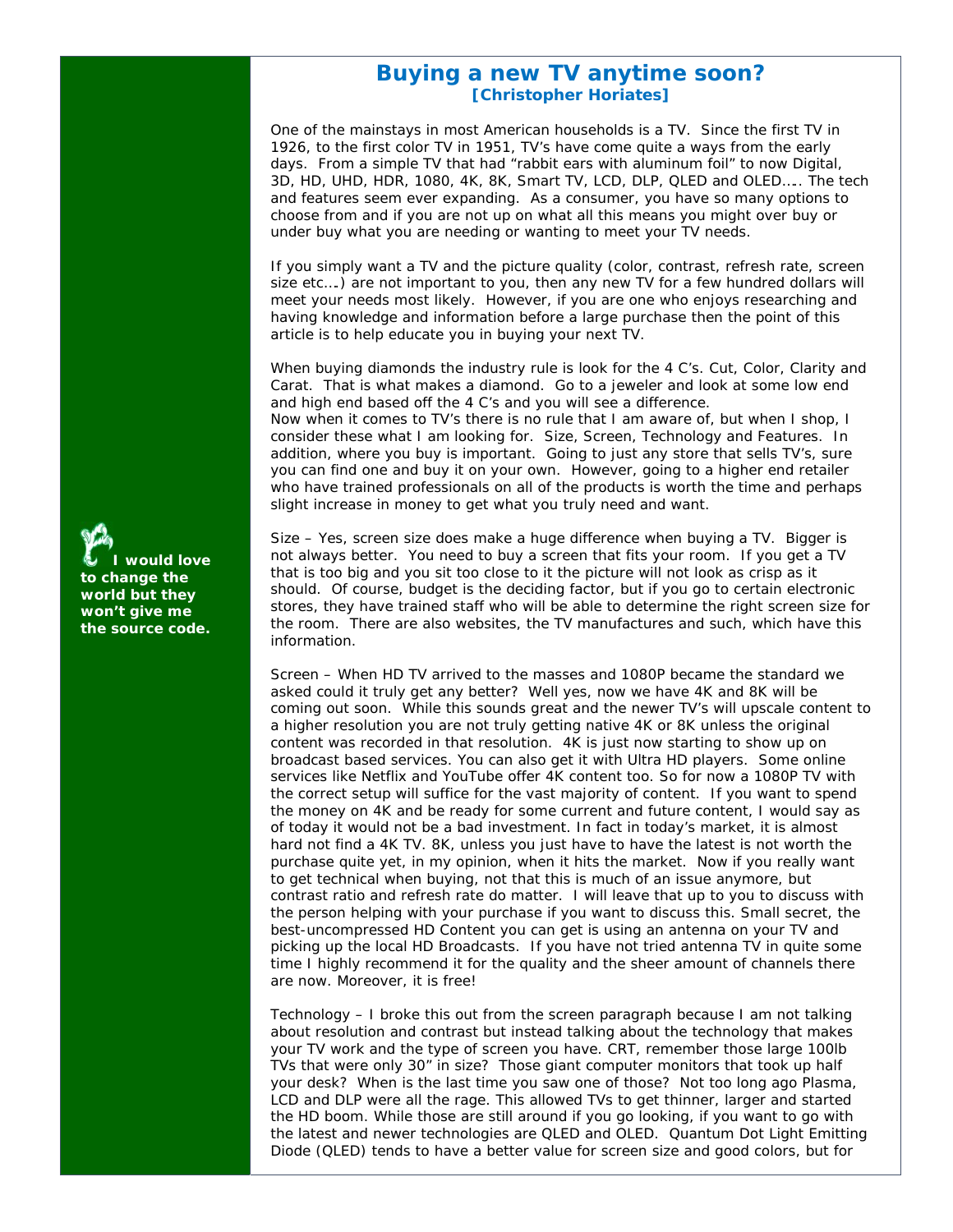the best picture Organic Light Emitting Diode screens are where you will see the greatest increase in price but you get what you pay for. While both look great, see if you can get two side by side running the same content for a comparison. If they are setup correctly and running the same content there will be a difference. It really comes down to what looks best to you, as you cannot go wrong with either one. One advantage both of these technologies offer is very large screen sizes and extremely thin and lite weight screens. They also consume much less power than older TV's and do not get hot. Overall if you have your TV on for extended periods these will save you on your electric usage over time.

Features – This all comes down to how connected you want your TV. Most TV's now have built in Apps and other services like mirror casting and such. Some have more than others do and different features. If you happen to have a Samsung Products at your home, like a newer Samsung Phone, if you get a Samsung TV, you can natively control it with the Smart Things app. I have also been able to stream the TV picture to my phone and watch TV on it. Of course other TV's might have apps you can download onto your phone that do the same. That being the case this all comes down to are you needing a TV to be the center of your home and have everything hook into it or are you looking for something to put out in a garage to have background on while working on something. You really cannot go wrong with all the features but sometimes too many is too confusing for some.

I hope you have found this article informational and helpful. Who knows what the next big thing in TV watching will be? Maybe it will not be a TV we place on the wall but instead we wear on our head like a VR or MR unit. That or we just all are placed into pods like in the Matrix and live our lives virtually. Until then enjoy the technologies we have out as there has never been a better time to enjoy movies, sports and live TV in the comfort of your home.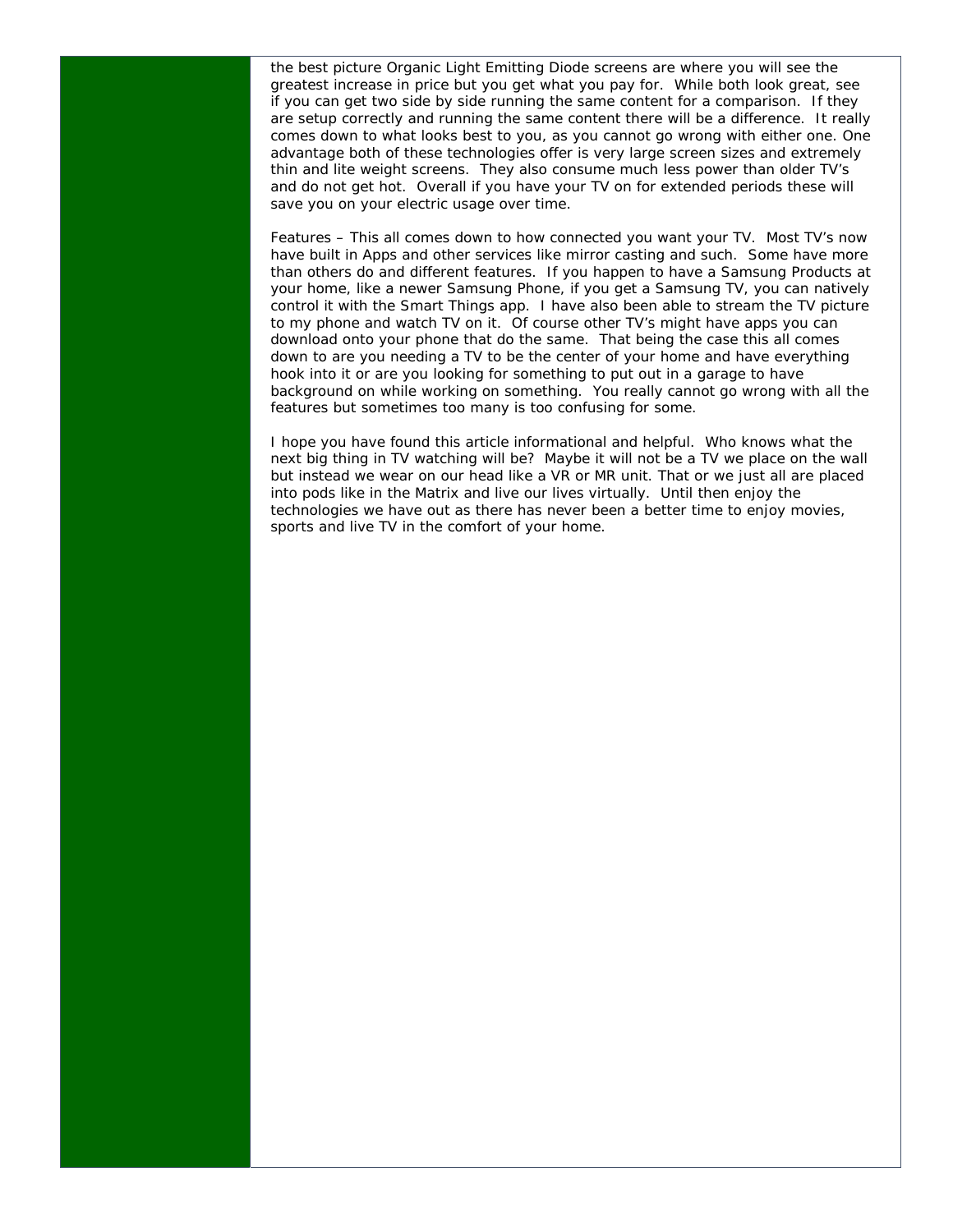# **Decoding Esports Jargon [Dylan Wray]**

When you watch a game of football or basketball you are spoon fed lingo and jargon that is related to the sport all the time. From touchdowns to interceptions, freethrows to point guards, traditional sports is laden with terminology that without experience means nothing to the English language. You learn the lingo and jargon by growing up in a culture that exposes you to these games through playing, or watching matches.

The games that collectively make up the movement of esports have their own collective language barrier that can be daunting to someone who is interested in learning more, or understanding the esport movement. The generations that grew up with gaming, or have children who game and are exposed to playing or watching have been exposed to this relatively new found jargon.

However, there is a sizable number of people that did not grow up around the related esport lingo.

Esports, is the umbrella term of digital games that are played competitively, in mostly team environments that are fun to spectate and watch. There are hundreds of thousands of digital games that are out there, but in the way that no one closely follows curling, or competitive checkers, there are only 30-40 major games that are considered esports.

The first major genre of games that started the grass roots movement of Esports belong to **Fighting Games**. In a Fighting Game, the player controls an on-screen character and typically engages in close combat with a single or several opponents. Score is typically settled by rounds or knockouts like a real wrestling match. Games: *Street Fighter, Mortal Kombat, Tekken, Super Smash Bro's (series), Marvel vs. Capcom.* 

A major title, and historically one of the strongest titles belongs to **FPS –** First Person Shooter. A game type that usually involves objective based gaming, involving gun play through the eye level view of the avatar. By killing or eliminating players, the team is allowed to take key points of a map, or secure better weapons to increase the lead the team has. Games*: Counter Strike Global Offensive, Overwatch, Halo, Call of Duty.* 

Another major genre of esports are **MOBA's –** Multiplayer Online Battle Arena: Five players on each team control an (avatar) with the objective of destroying a building called a central building on the enemy base before the other team destroys theirs. Uncontrollable soldiers called "creeps" spawn on each team's base and run down three lanes at the opposing enemy lanes to push past them and the team's defenses to destroy the nexus. Killing these creeps and enemy heroes award a player gold and experience they can use to better themselves and make them more effective and powerful avatars to push the waves of creeps into the enemy base and destroy the win condition. Games: *Dota 2, League of Legends, Heroes of the Storm.* 

There are plenty of other titles and genres of games, and some are seen as a hybrid of several ideas and genres. Generally speaking, an esport is considered so after several years of sustained competitive growth beyond a game's normal life cycle of initial interest and slowly fading into a small player base. The strongest titles, like CSGO, LoL, Dota 2, and CoD have had an active competitive scene, and viewer base for years.

Below is a by no means comprehensive, but at least a gateway into some of the various terms, lingo, acronyms, or jargon used by **casters** (sports play by play broadcasters for esports) and players alike.

**What is the national sport of Minecraft?** 

**Boxing**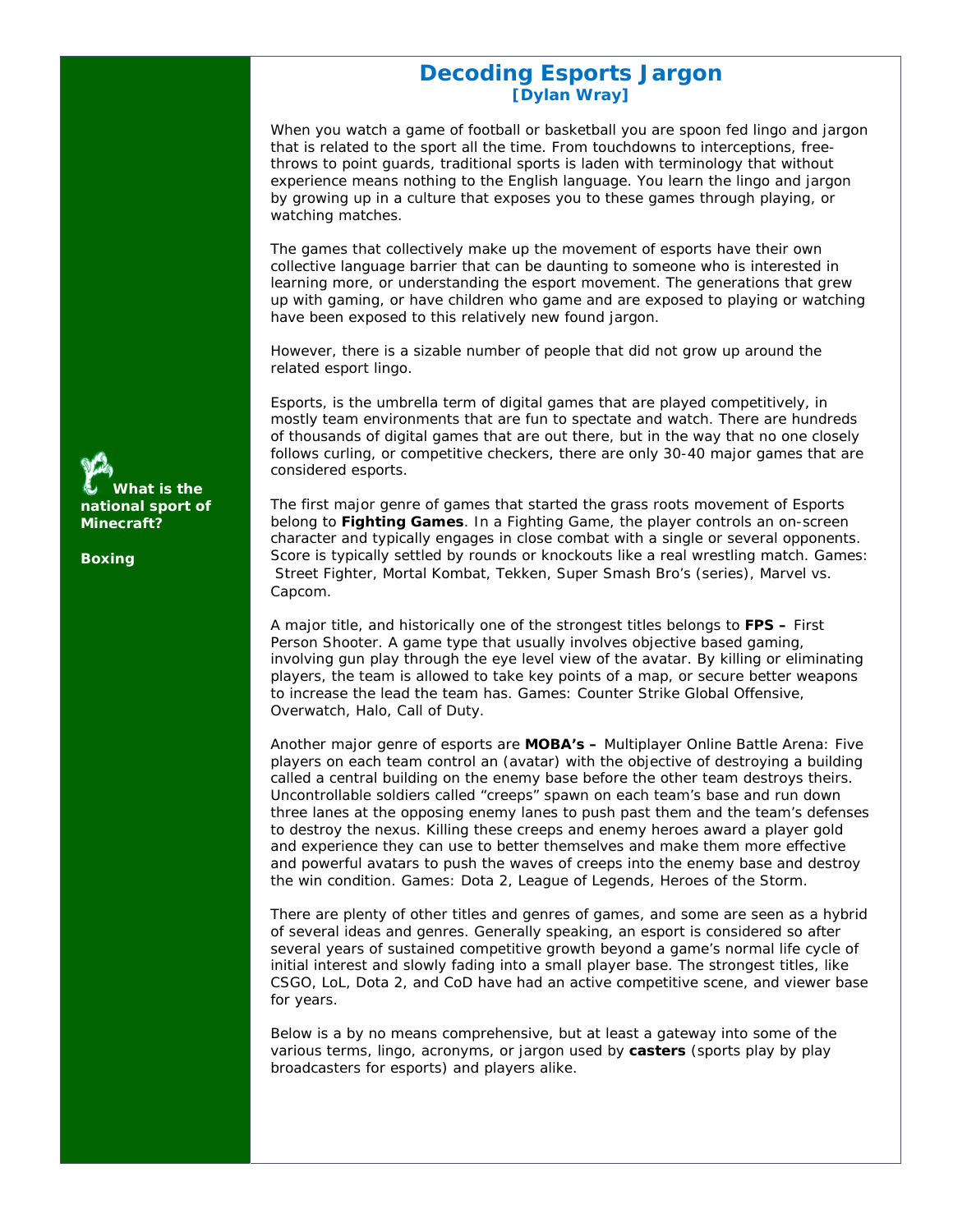### **Gaming Terminology / Dictionary**

- **ADC** Attack Damage Carry (LoL)
- **Avatar** A character that is controlled by a real life person who is embodying the character to an extent.
- **Assassin**  An Player that deals an extreme amount of damage in a short amount of time relative to the games norm of play.

#### **B**

**A** 

 **Bruiser** – Hard to kill Player that can deal a decent amount of damage due to its survivability

#### **C**

- **Champion** Player controlled Players for LoL
- **Carry** a role of a player controlled Player that usually is a win condition for several MOBA type games. Typically the more farm or kills they get, the more effective they become to help the team win the game.
- **Camping** a first person shooter or third person shooter term that refers to someone who hides or "camps" in one spot that gives them an advantage to an opposing player that walks by.
- **CSGO**  Short form of *Counterstrike Global Offensive.*

#### **D**

• **DPS** – Damage Per Second. Normally referred to a role that a player is assigned to, or how much total damage output a character or ability can deliver.

**EZ –** a rude gesture to say that the win was an easy victory

#### **F**

**E** 

**In a world without fences and walls, who needs Gates and Windows?** 

- **FPS** First Person Shooter. A game type that usually involves objective based gaming, involving gun play through the eye level view of the avatar. Games*: Counter Strike Global Offensive, Overwatch, Halo, Call of Duty.*
- **FF** Finish Fast. A casual way to say that you concede the game and will probably won't defend a vital objective, or try hard to prevent the opposing team from winning. Occasionally a sign of saltiness or tilt.

#### **G**

- **GG** Good Game (sometimes a symbol of polite conceding of the game)
- **GGWP** Good Game Well Played
- **Gank** The overall play of reposition a player to knock out opposing players in a MOBA. Can be a coordinated effort with multiple players attempting to sneak up on, or deliberately put pressure on an area of the map.

#### **H**

 **Hit Scan –** A role in FPS games that have a projectile shot that immediately damages the clicked target. Usually a high damage dealing role, weapon, or character.

#### **I**

- **Initiate** The act a player performs to start a play or team fight in competitive team games.
- **Initiator** A roll a player controlled Player has to start plays or team fights in competitive team games. They often have abilities or powers that enable them to set up favorable situations for the team to perform ideal plays or team fights that create favorable situations.
- **J**
- **Juke** The act of avoiding or dodging a play or intended gank attempt.
- **K**
- **KO** Knock out. Often used in fighting games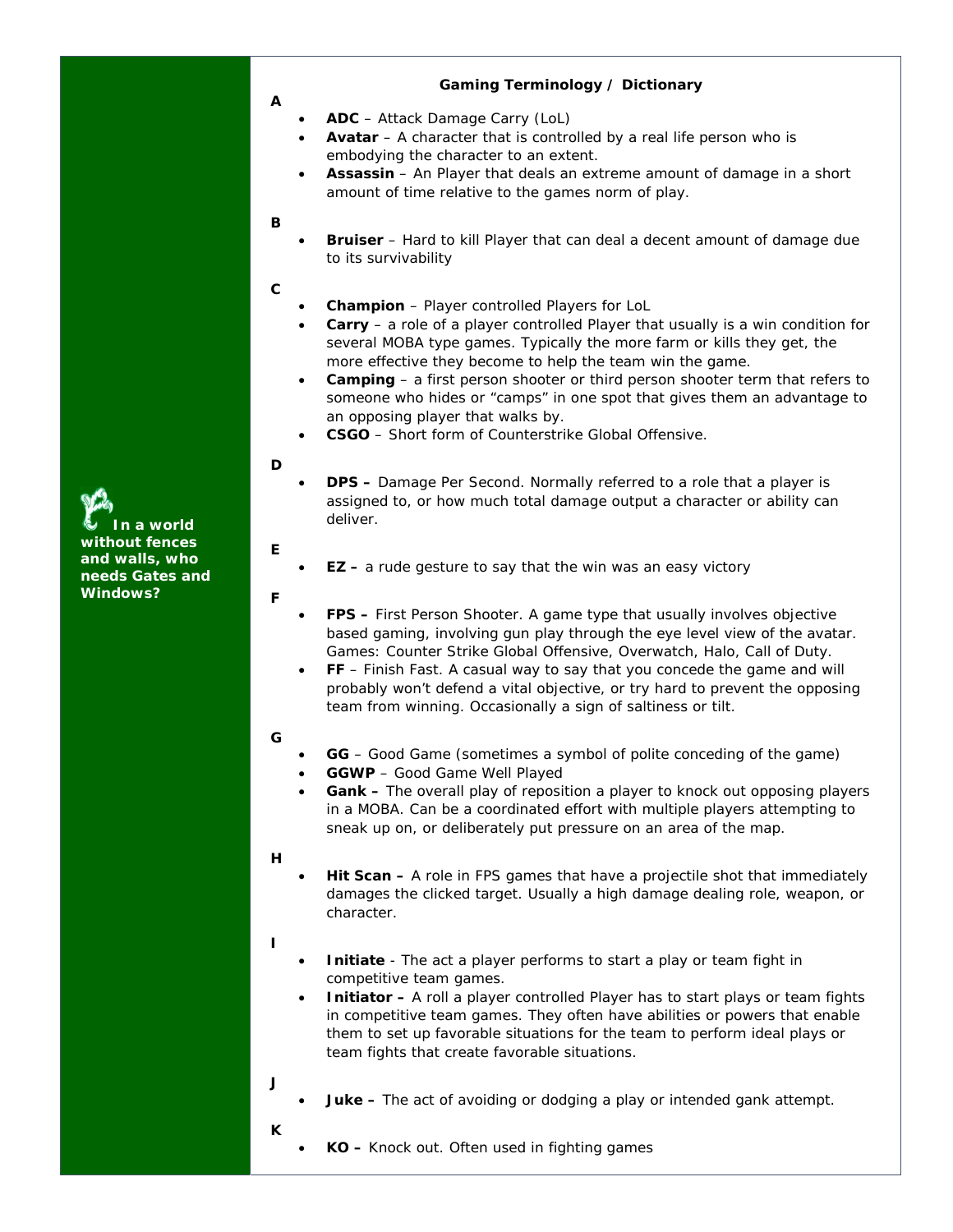- **L**
- **LoL** The acronym for League of Legends
- **League**  another shorthand for League of Legends
- **M**
- **Meta** (Most effective Tactic Available) The general strategies that are considered common practice at a professional or semiprofessional tier of play. Most meta's inspire counter strategies that create an overall climate or ecosystem of competitive play. Often games will patch or update the game to refresh strategies and inspire new meta's to emerge for healthy competition.
- **MOBA** Multiplayer Online Battle Arena: Five players on each team control an (avatar) with the objective of destroying a building called a central building on the enemy base before the other team destroys theirs. Uncontrollable soldiers called "creeps" spawn on each team's base and run down three lanes at the opposing enemy lanes to push past them and the team's defenses to destroy the nexus. Killing these creeps and enemy heroes award a player gold and experience they can use to better themselves and make them more effective and powerful avatars to push the waves of creeps into the enemy base and destroy the win condition. Games: *Dota 2, League of Legends, Heroes of the Storm.*

#### **N**

 $\bullet$ 

- **Nexus** Win Condition for League of Legends. When a team's nexus is destroyed by creeps or enemy champions, they lose the game.
- **O** 
	- **OW** Often the shortened form of Overwatch.

#### **P**

- **Payload** Primary win condition for Overwatch's Escort or Escort/Assault game modes, and generally takes the shape of a vehicle. The attacking team has to be in a short range of the Payload for it to move through the map. If there are no attacking team members in range, the Payload doesn't move toward the objective, and will actually move back to the most recent checkpoint. If the Payload reaches the last check point / end of the map within the time range, the attacking team wins. If the Payload fails to do so, the defending team wins.
- **Projectile DPS** Damage character or weapon that sends out a slow moving projectile that can do a decent amount of damage if the user correctly lines up the shot. Grenade launchers, or missiles typically.

#### **Q R**

 **Respawn** – (see spawn) A point in which a player or NPC enters the game world space for a subsequent time, often due to a death or loss factor in a game.

#### **S**

- **Salty** Poor sportsmanship or negative behavior in a game.
- **Spawn** A point in the game in which a player enters a world space for the first time or an NPC enters the game world space.
- **Squishy** An Player or NPC that is easy to kill, or doesn't survive well in a combat type game. Usually has an ability or skill that makes up for its squishiness.
- **Support** A role of a player controlled Player that assists the team through utility abilities like healing, immobilizing enemies, or providing map awareness for the team.
- **T**
- **Tank** Tank or "tanky" refers to an Player or NPC that can survive a decent amount of damage before dying or being destroyed.

**How do you make your Mac go faster?** 

**Drop it from a higher window.**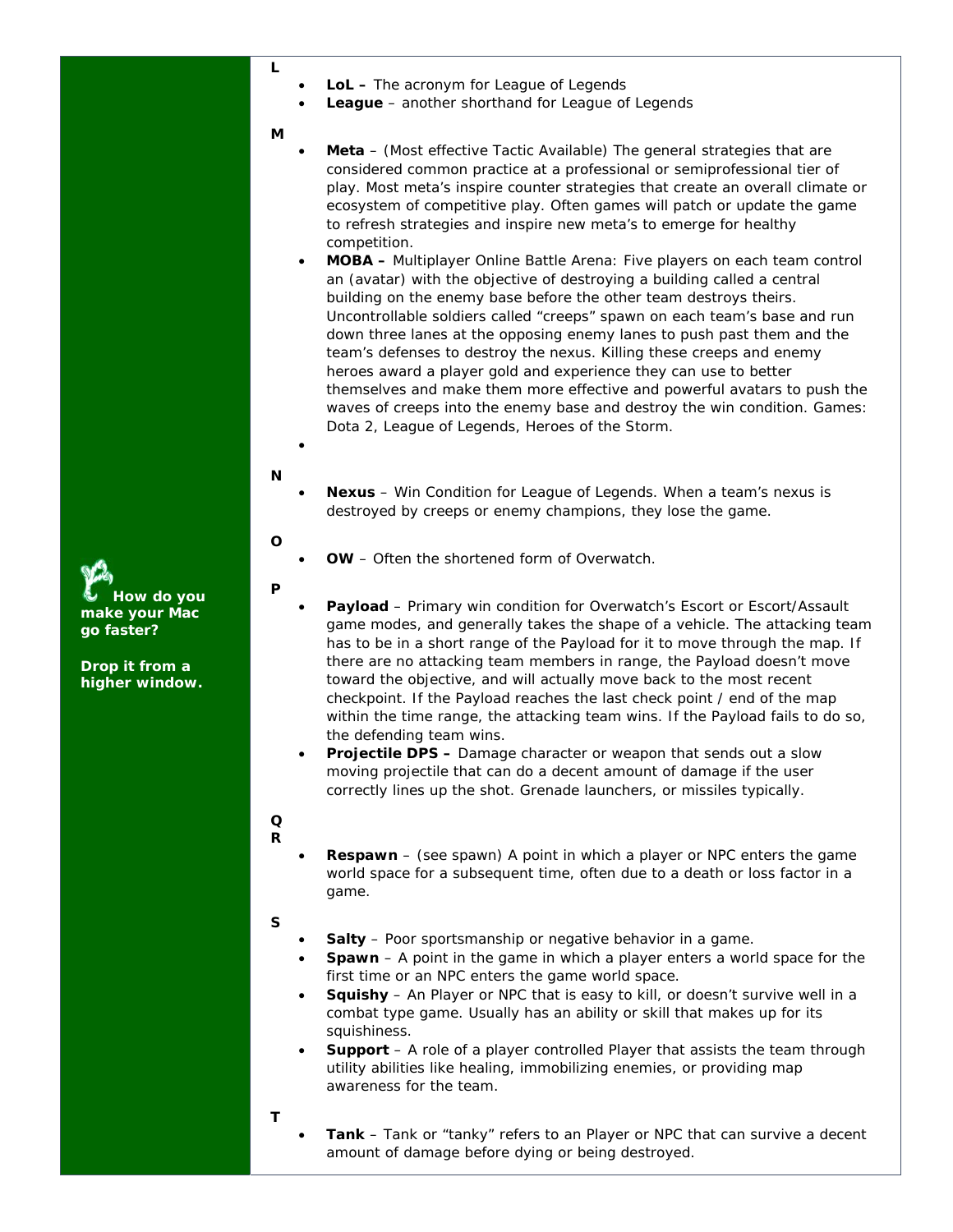**Tilt –** a psychological disposition that leads to you losing a game. Can be caused by many factors both in the game and out.

#### **U**

- **Untilt** Various activities, communication or mental strategies that help the player get out of a negative disposition (see tilt) to play the game level headed and focused.
- **V W**
- **World Space** The environment that is playable in the game for players to move around or utilize within the game.
- **Wrecked** A term for referring to a very one sided game or phase of the game.
- **X**
- **XP** short for experience. Used in games where characters earn experience to level up their character to improve their abilities in the game, or outside of the game for a player's account.
- **Y Z**
- **ZZZ** A rude gesture to tell someone to shhh or shut up.